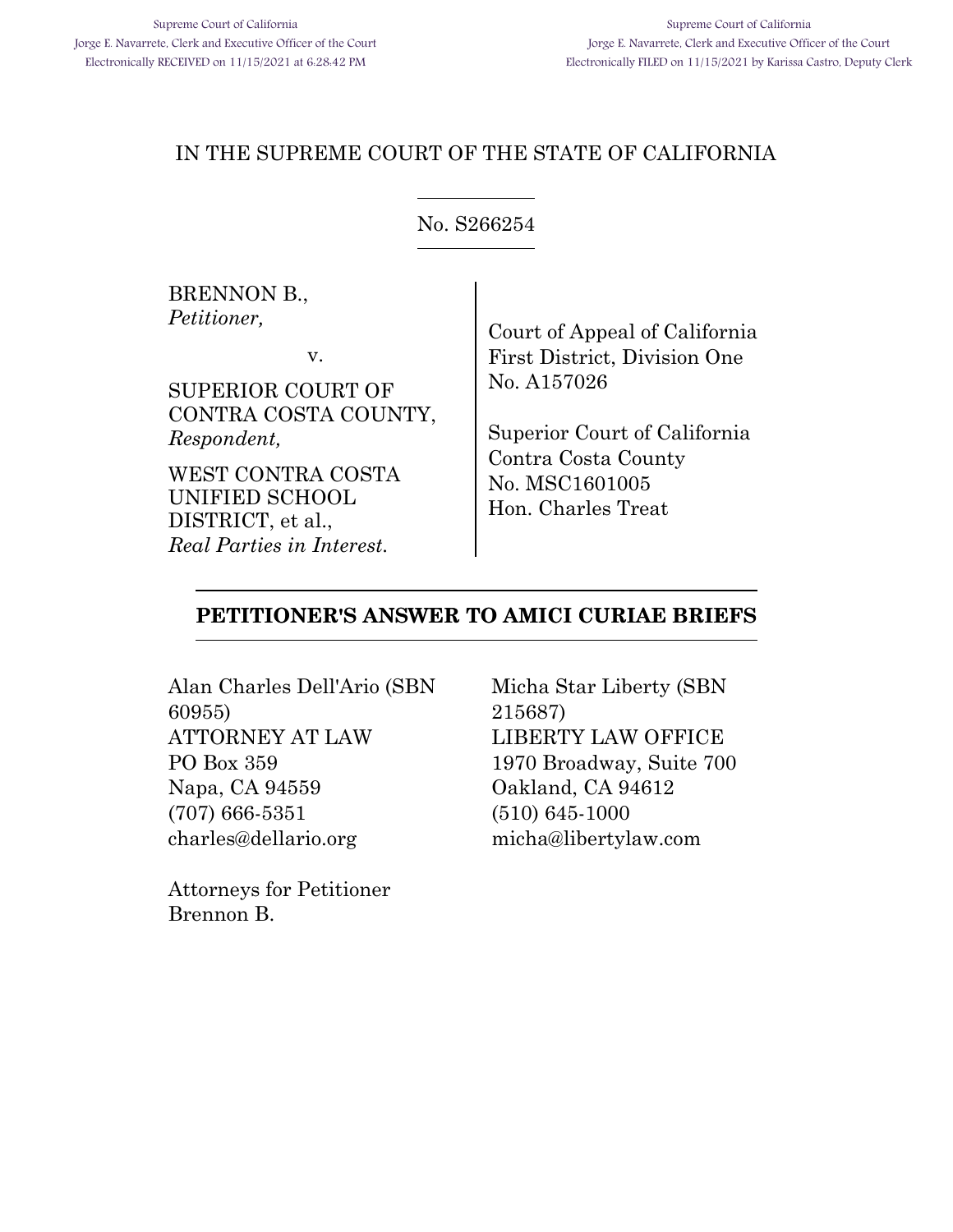# **TABLE OF CONTENTS**

<span id="page-1-0"></span>

|      | PETITIONER'S ANSWER TO AMICI CURIAE BRIEFS  6                                                                                                               |
|------|-------------------------------------------------------------------------------------------------------------------------------------------------------------|
| Ι.   | Brennon's amici confirm the Legislature's long-<br>standing intent to provide victims of disability                                                         |
| А.   | The Legislature has had thirty years to<br>address the judicial interpretation of the Act                                                                   |
| В.   | The public agency and public school<br>interpretation of the Act is consistent with<br>Brennon's interpretation. It applies to public schools. 9            |
|      | C. Section 51 subdivision (f) may stand alone                                                                                                               |
| П.   | The "too costly to schools" arguments of the<br>District's amici cannot bear the weight of the<br>contrary legislative enactments and policy statements. 10 |
| III. | Section 52, subdivision (a)'s penalties are not<br>"punitive damages" within the meaning of                                                                 |
|      |                                                                                                                                                             |
|      |                                                                                                                                                             |
|      |                                                                                                                                                             |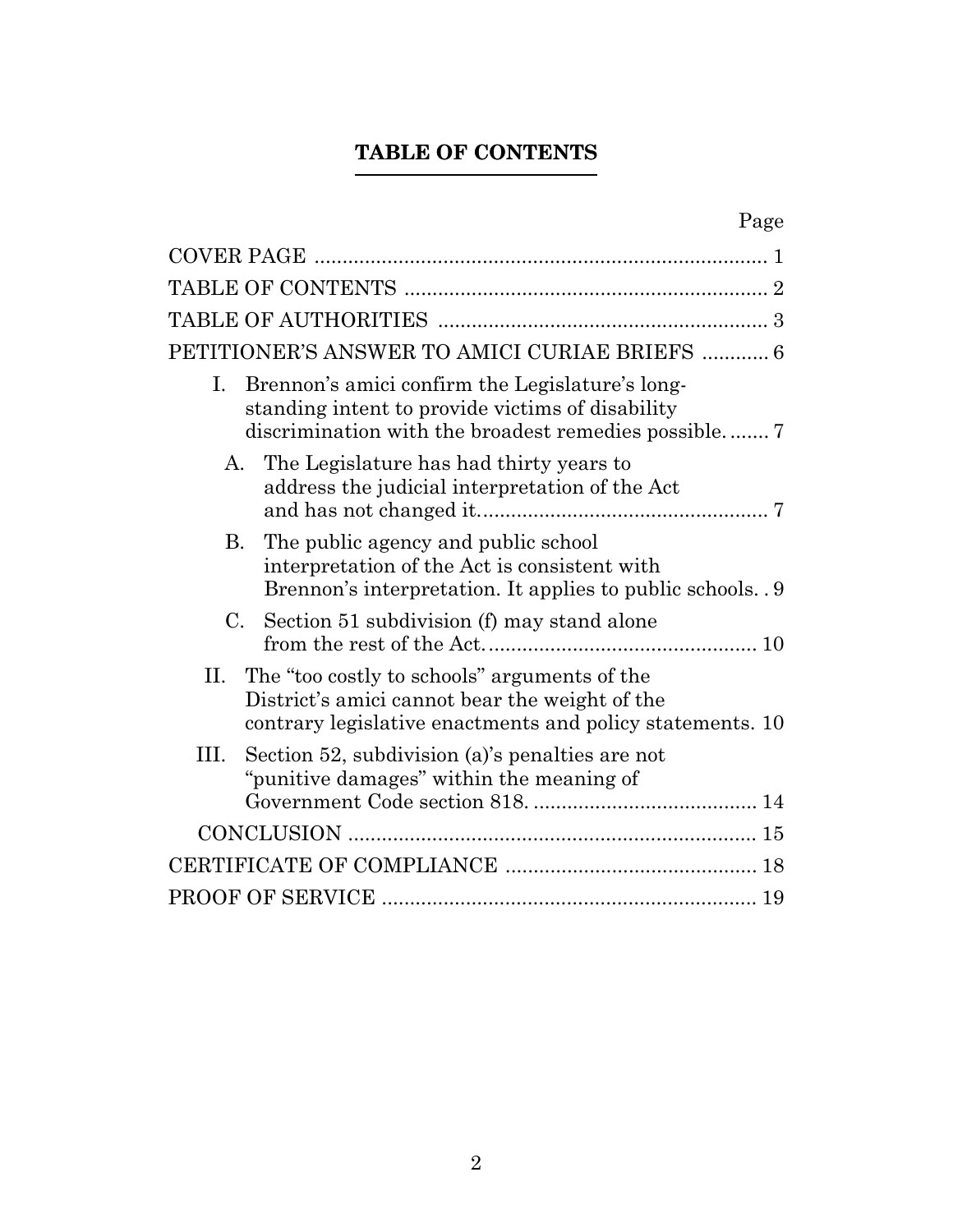# **TABLE OF AUTHORITIES**

<span id="page-2-0"></span>

| Page<br><b>Cases:</b>                                    |
|----------------------------------------------------------|
| Altaville Drug Store, Inc. v. Emp.'t Dev. Dep't          |
| Burks v. Poppy Const. Co.                                |
| C.A. v. William S. Hart Union High Sch. Dist.            |
| Collins v. Thurmond                                      |
| Dept. of Fair Emp.'t & Hous. v. Univ. of Calif. Berkeley |
| Donovan v. Poway Unif. Sch. Dist.                        |
| Hicks v. E.T. Legg & Assocs.                             |
| Kiser v. Cnty. of San Mateo                              |
| Koire v. Metro Car Wash                                  |
| Mackey v. Bd. of Trs. of Cal. State Univ.                |
| Munson v. Del Taco, Inc. (Munson)                        |
| Orloff v. Los Angeles Turf Club<br>14                    |
| People v. Overstreet                                     |
| Serrano v. Unruh<br>16                                   |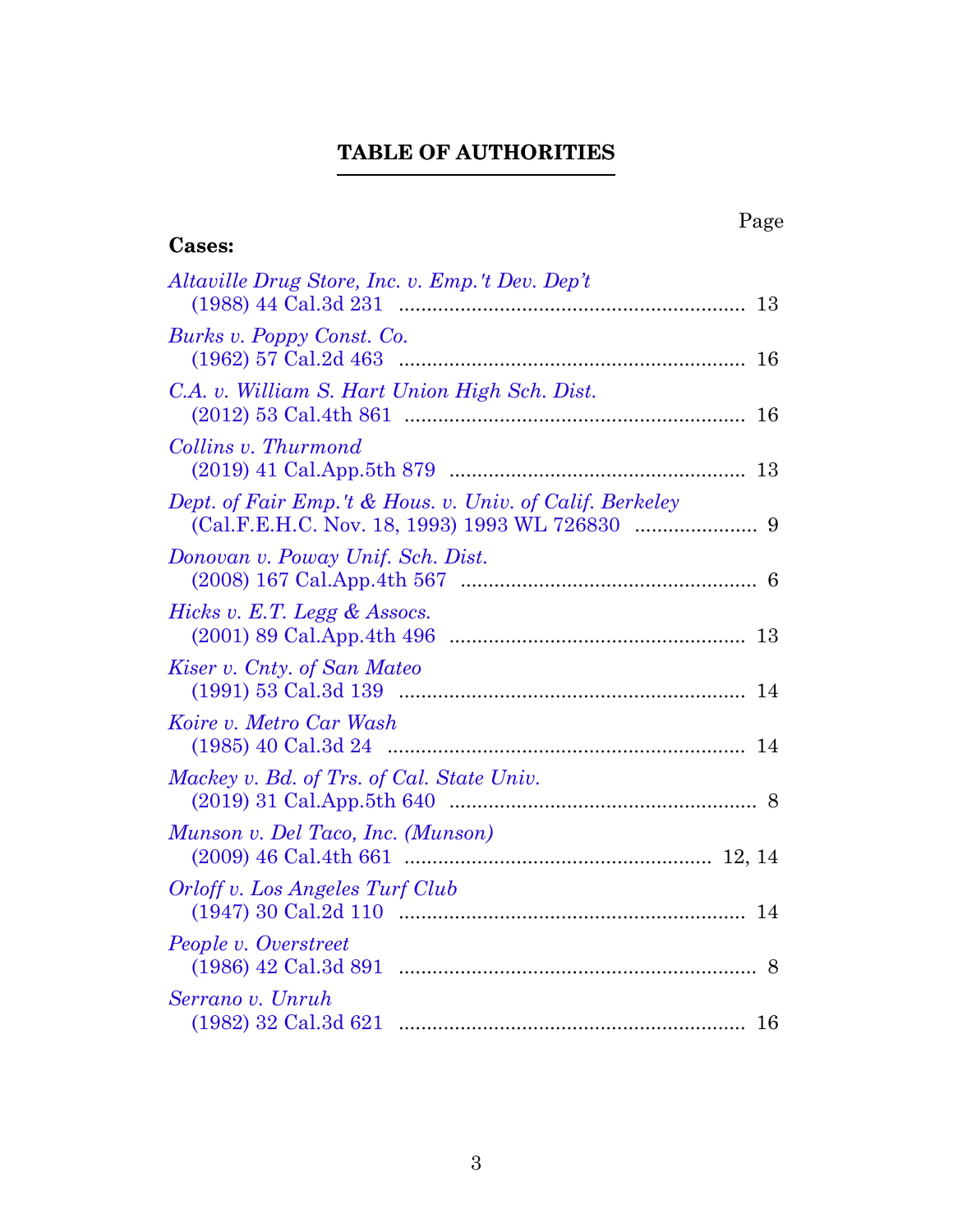| <i>Walker v. Superior Court</i><br>Wells v. One2One Learning Found. (Wells)<br>Whooley v. Tamalpais Union High Sch. Dist.<br>Zuccaro v. Martinez Unified Sch. Dist.<br>(N.D. Cal. Sept. 27, 2016, No. 16-CV-02709-EDL)<br><b>Statutes:</b> | Sullivan v. Vallejo City Unified Sch. Dist. (Sullivan) |  |
|--------------------------------------------------------------------------------------------------------------------------------------------------------------------------------------------------------------------------------------------|--------------------------------------------------------|--|
|                                                                                                                                                                                                                                            |                                                        |  |
|                                                                                                                                                                                                                                            |                                                        |  |
|                                                                                                                                                                                                                                            |                                                        |  |
|                                                                                                                                                                                                                                            |                                                        |  |
|                                                                                                                                                                                                                                            |                                                        |  |
|                                                                                                                                                                                                                                            |                                                        |  |

# **Constitutions:**

|--|--|--|--|--|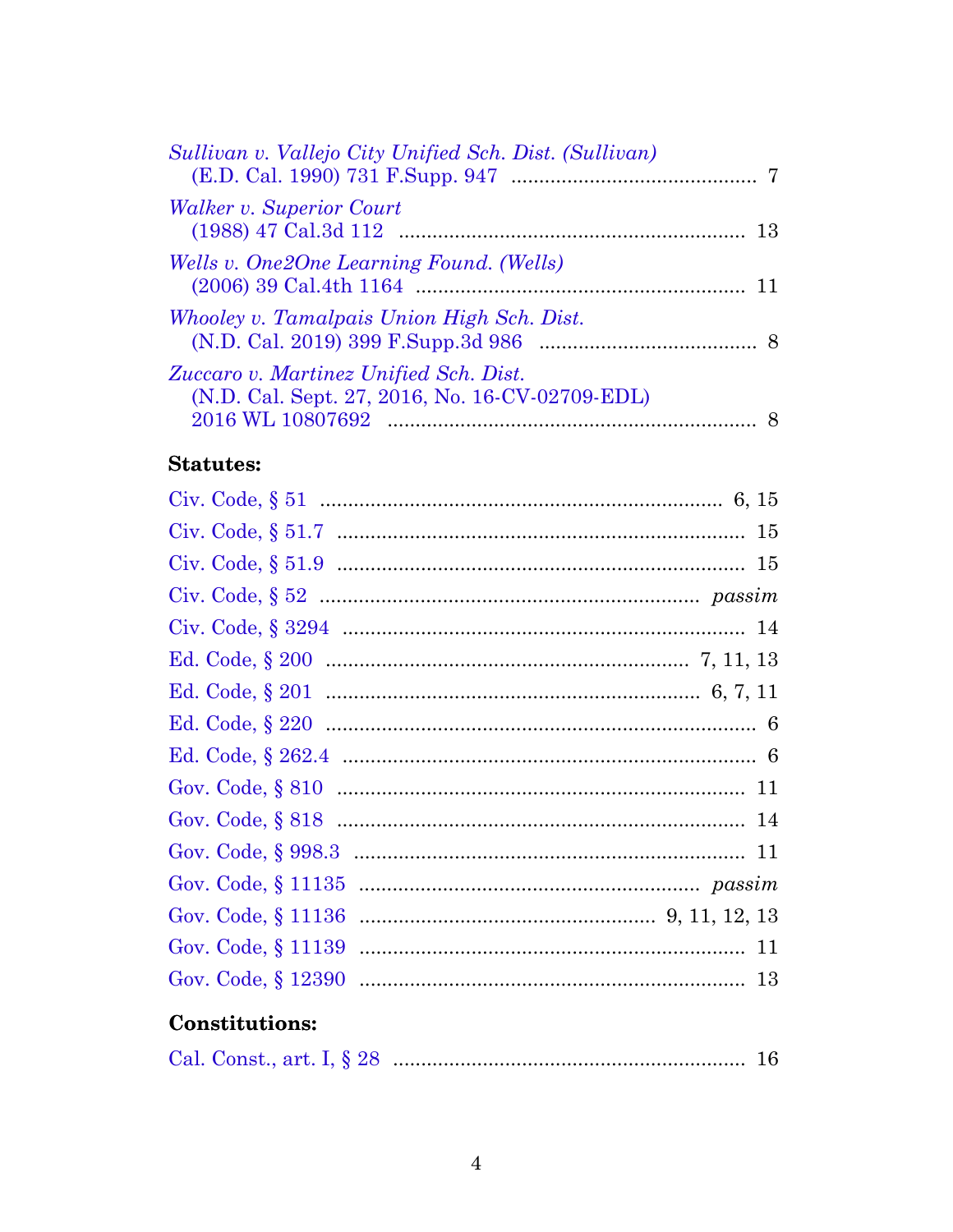# Other: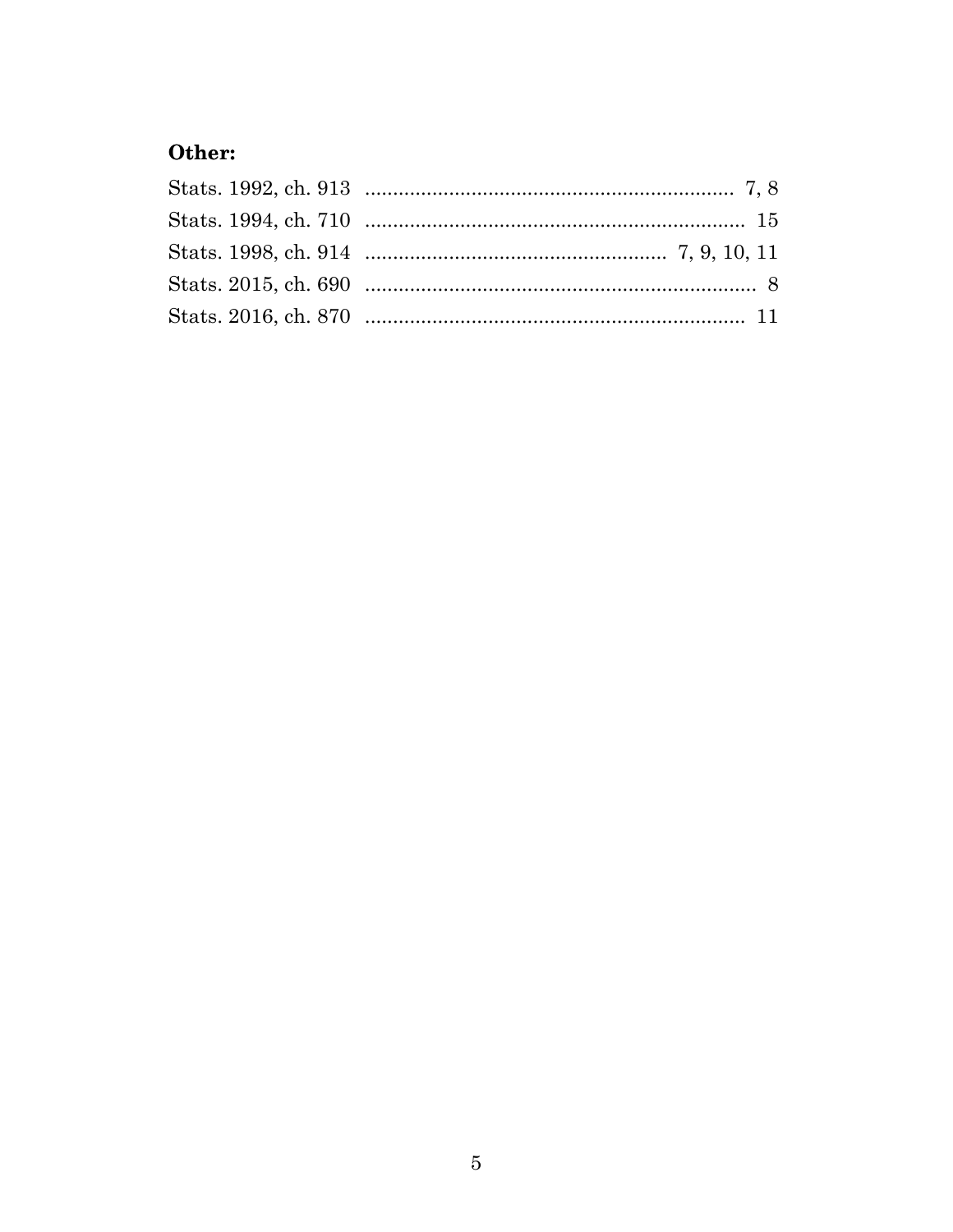## **Petitioner's Answer to Amici Curiae Briefs**

<span id="page-5-0"></span>Everyone agrees Brennon has a cause of action under Part 1, Chapter 2 of Education Code, sections 200–262.4. The question is may Brennon and other victims of disability discrimination in public schools recover the remedies of [Civil Code section 52,](https://leginfo.legislature.ca.gov/faces/codes_displaySection.xhtml?sectionNum=52.&lawCode=CIV) [subdivision \(a\)–](https://leginfo.legislature.ca.gov/faces/codes_displaySection.xhtml?sectionNum=52.&lawCode=CIV)statutory remedies for violations of [Civil Code](https://leginfo.legislature.ca.gov/faces/codes_displaySection.xhtml?sectionNum=51.&lawCode=CIV) [section 51?](https://leginfo.legislature.ca.gov/faces/codes_displaySection.xhtml?sectionNum=51.&lawCode=CIV) The answer must be an unequivocal "yes."

The statutes are clear. [Government Code section 11135](https://leginfo.legislature.ca.gov/faces/codes_displaySection.xhtml?sectionNum=11135.&lawCode=GOV) imposes the Americans With Disability Act on public agencies including schools. A violation of the ADA is a violation of the Unruh Act. ([Civ. Code, §](https://leginfo.legislature.ca.gov/faces/codes_displaySection.xhtml?sectionNum=51.&lawCode=CIV) 51, subd. (f).) The Education Code likewise provides for a civil action to redress disability discrimination in public schools (among other forms of discrimination). ([Ed. Code, §](https://leginfo.legislature.ca.gov/faces/codes_displaySection.xhtml?sectionNum=262.4.&lawCode=EDC) 262.4.) And [Education Code section](https://leginfo.legislature.ca.gov/faces/codes_displaySection.xhtml?sectionNum=201.&lawCode=EDC) [201, subdivision \(g\)](https://leginfo.legislature.ca.gov/faces/codes_displaySection.xhtml?sectionNum=201.&lawCode=EDC) ties the ADA, the Unruh Act and a host of other anti-discrimination statutes into the Education Code by providing "the remedies provided herein [Title 1, Ch. 2, Educ. Code] shall not be the exclusive remedies, but *may be combined* with remedies that may be provided by the above statutes."<sup>1</sup> [Civil](https://leginfo.legislature.ca.gov/faces/codes_displaySection.xhtml?sectionNum=52.&lawCode=CIV) [Code section 52, subdivision \(a\)](https://leginfo.legislature.ca.gov/faces/codes_displaySection.xhtml?sectionNum=52.&lawCode=CIV) provides remedies for violations of the Unruh Act that include attorney fees and statutory penalties of at least \$4,000, in addition to actual damages.

<sup>&</sup>lt;sup>1</sup> Amicus Schools Ins. Auth. argues that this language is merely an "interpretive aid" citing *[Donovan v. Poway Unif. Sch. Dist.](https://casetext.com/case/donovan-v-poway-unified-school-dist#p591)* [\(2008\) 167 Cal.App.4th 567, 591](https://casetext.com/case/donovan-v-poway-unified-school-dist#p591). But *Donovan* was dealing with gender discrimination and [Education Code section 220](https://leginfo.legislature.ca.gov/faces/codes_displaySection.xhtml?sectionNum=220.&lawCode=EDC) and the court had no occasion to consider the "combined with remedies" language of [section 201, subdivision \(g\).](https://leginfo.legislature.ca.gov/faces/codes_displaySection.xhtml?sectionNum=201.&lawCode=EDC)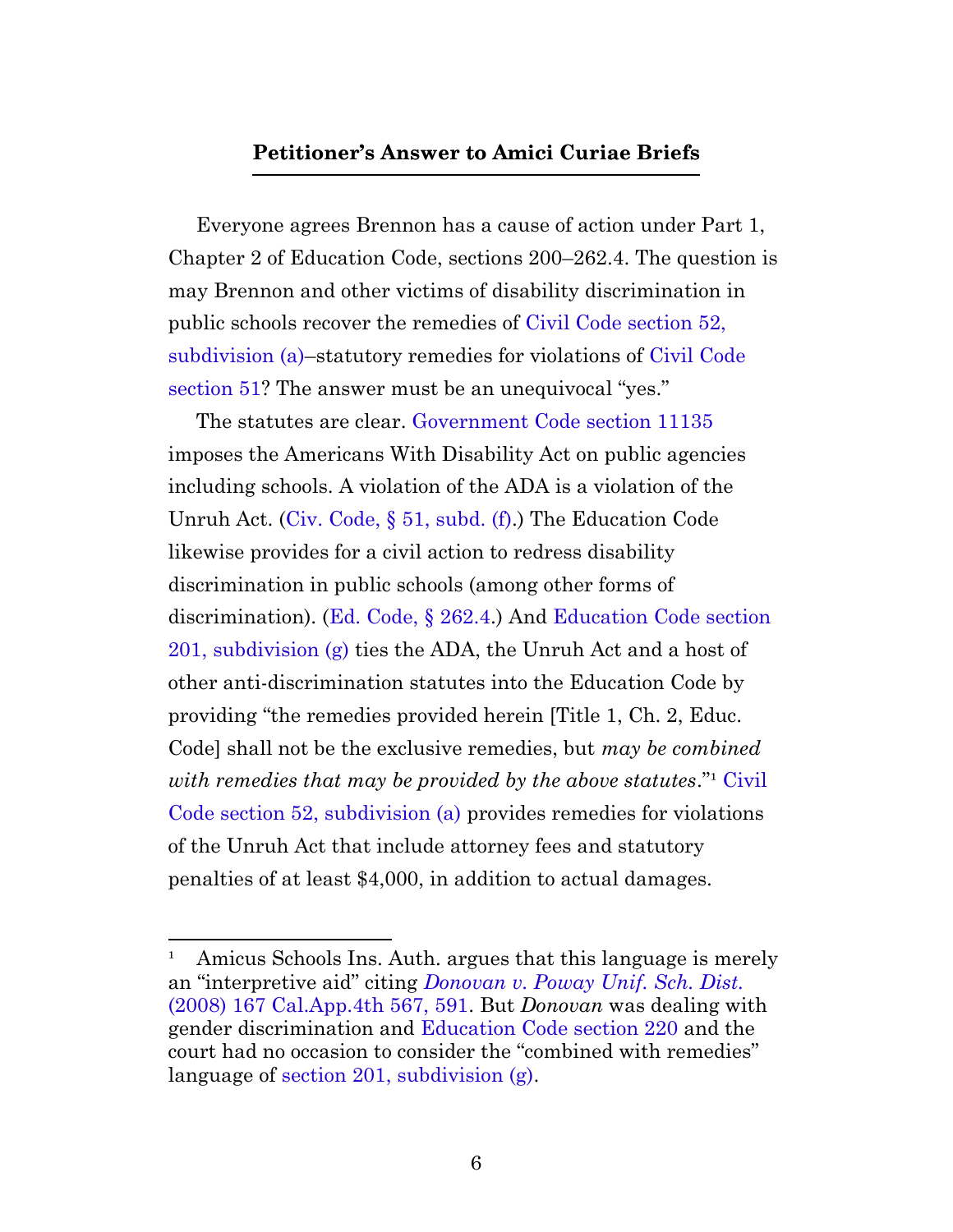The contrary position of the District and its amici reads this remedies language right out of the statute. As did the Court of Appeal, the District and its amici fail recognize that AB 1077 was about *disability* discrimination, not about all forms discrimination in general. With subdivision (f), [Government Code](https://leginfo.legislature.ca.gov/faces/codes_displaySection.xhtml?sectionNum=11135.&lawCode=GOV) [section 11135,](https://leginfo.legislature.ca.gov/faces/codes_displaySection.xhtml?sectionNum=11135.&lawCode=GOV) [Education Code sections 200](https://leginfo.legislature.ca.gov/faces/codes_displaySection.xhtml?sectionNum=200.&lawCode=EDC) and [201](https://leginfo.legislature.ca.gov/faces/codes_displaySection.xhtml?sectionNum=201.&lawCode=EDC), the Legislature's commitment to providing remedies to victims of disability discrimination everywhere, including in public schools, could not be clearer.

<span id="page-6-0"></span>**I. Brennon's amici confirm the Legislature's longstanding intent to provide victims of disability discrimination with the broadest remedies possible.**

## **A. The Legislature has had thirty years to address the judicial interpretation of the Act and has not changed it.**

<span id="page-6-2"></span><span id="page-6-1"></span>Whether or not the Legislature was considering disability discrimination when it first adopted the Unruh Act, its 1992, A.B. 1077 (Stats. 1992, ch. 913), and its 1998, A.B. 499 (Stats. 1998, ch. 914) legislative action confirm its intention to afford disability-discrimination victims in public schools powerful remedies including attorney fees and statutory penalties.

As amicus Disability Rights Education and Defense Fund points out, the seminal federal decision applying the Act to a public school district, *[Sullivan v. Vallejo City Unified Sch. Dist.](https://casetext.com/case/sullivan-v-vallejo-city-unified-school)* [\(E.D. Cal. 1990\) 731 F.Supp. 947](https://casetext.com/case/sullivan-v-vallejo-city-unified-school) *(Sullivan)* had been decided for two years when AB 1077 came before the Legislature. The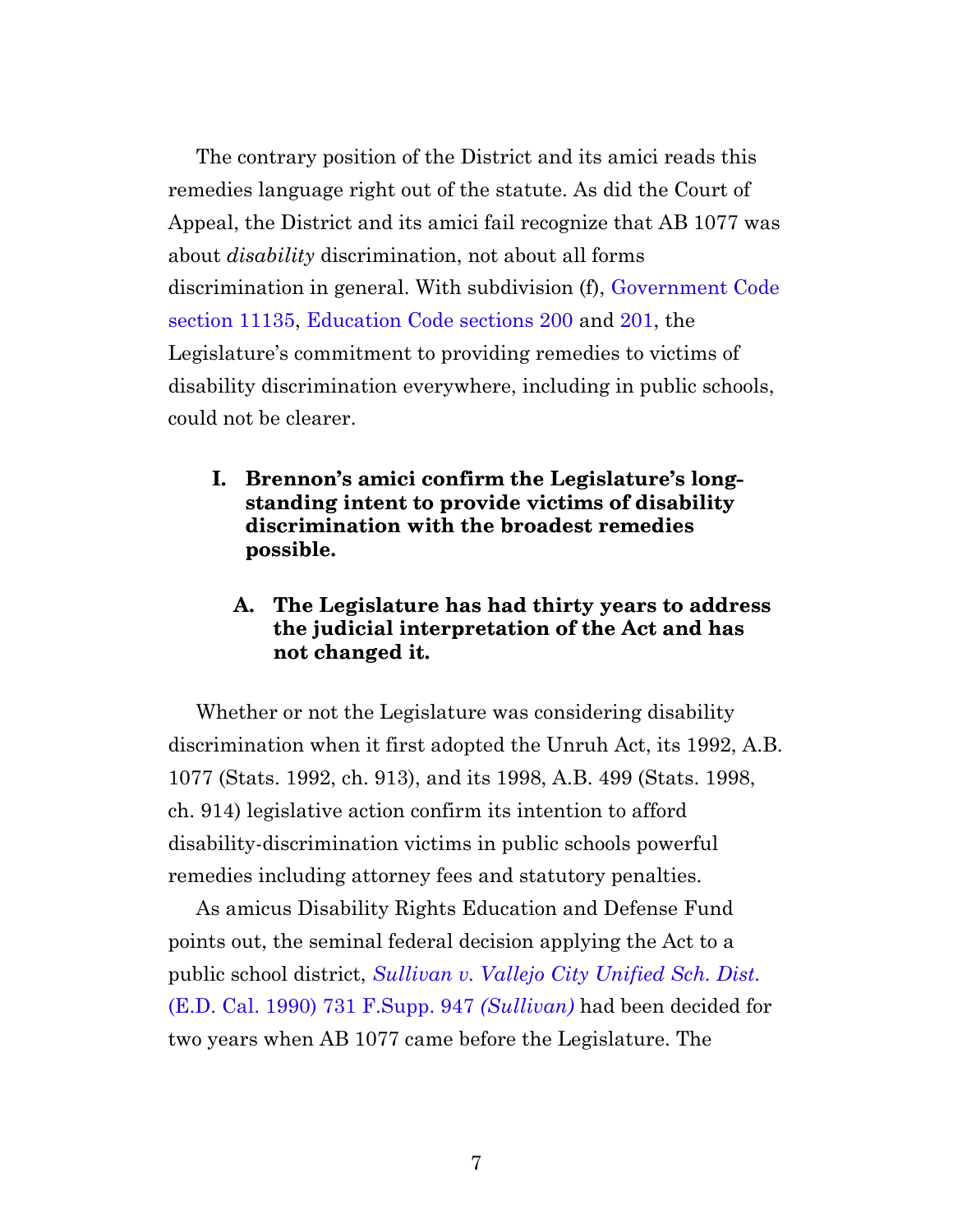California Attorney General had participated in the case on the side of the plaintiffs and found the school district's contrary argument "shocking." (DREF Br. 31–33.)

Before the Court of Appeal opinion here, only a single federal magistrate, in an unpublished opinion, had declined to follow *Sullivan*. (*[Zuccaro v. Martinez Unified Sch. Dist.](https://www.westlaw.com/Document/I218900c0005f11e8b565bb5dd3180177/View/FullText.html?transitionType=Default&contextData=(sc.Default)&VR=3.0&RS=cblt1.0#p10)* (N.D. Cal. Sept. [27, 2016, No. 16-CV-02709-EDL\) 2016 WL 10807692, at \\*10](https://www.westlaw.com/Document/I218900c0005f11e8b565bb5dd3180177/View/FullText.html?transitionType=Default&contextData=(sc.Default)&VR=3.0&RS=cblt1.0#p10).) That analysis was later rejected as "readily distinguishable" by yet another federal court. (*[Whooley v. Tamalpais Union High](https://casetext.com/case/whooley-v-tamalpais-union-high-sch-dist#p998) Sch. Dist.* [\(N.D. Cal. 2019\) 399 F.Supp.3d 986, 998](https://casetext.com/case/whooley-v-tamalpais-union-high-sch-dist#p998).) At least one California appellate court has simply assumed the Act applied to the California State University. (*[Mackey v. Bd. of Trs. of Cal.](https://casetext.com/case/mackey-v-bd-of-trs-of-the-cal-state-univ) State Univ.* [\(2019\) 31 Cal.App.5th 640.](https://casetext.com/case/mackey-v-bd-of-trs-of-the-cal-state-univ))

"[T]he Legislature is deemed to be aware of existing laws and judicial decisions in effect at the time legislation is enacted and to have enacted and amended statutes 'in the light of such decisions as have a direct bearing upon them.' [Citations.]" (*[People v.](https://casetext.com/case/people-v-overstreet#p897) Overstreet* [\(1986\) 42 Cal.3d 891, 897.](https://casetext.com/case/people-v-overstreet#p897)) The Legislature has had thirty years in which to address the nigh-unbroken string of federal cases holding the Act applies to public schools. Instead, it has "doubled down" first with AB 1077 and then, as applied directly to pubic schools, with AB 499 as pertains to disability discrimination. In 2015, legislation passed, in a different discriminatory context, reciting that Unruh Act applies to public schools. (Stats. 2015, ch. 690, § 1, subd. (f).)

<span id="page-7-0"></span>The stated purpose of AB 1077 was to make California's disability-discrimination laws the toughest in the country - at least as tough or tougher than the federal ADA. (Stats. 1992, ch. 913, § 1.) The stated purpose of AB 499 was to address "an urgent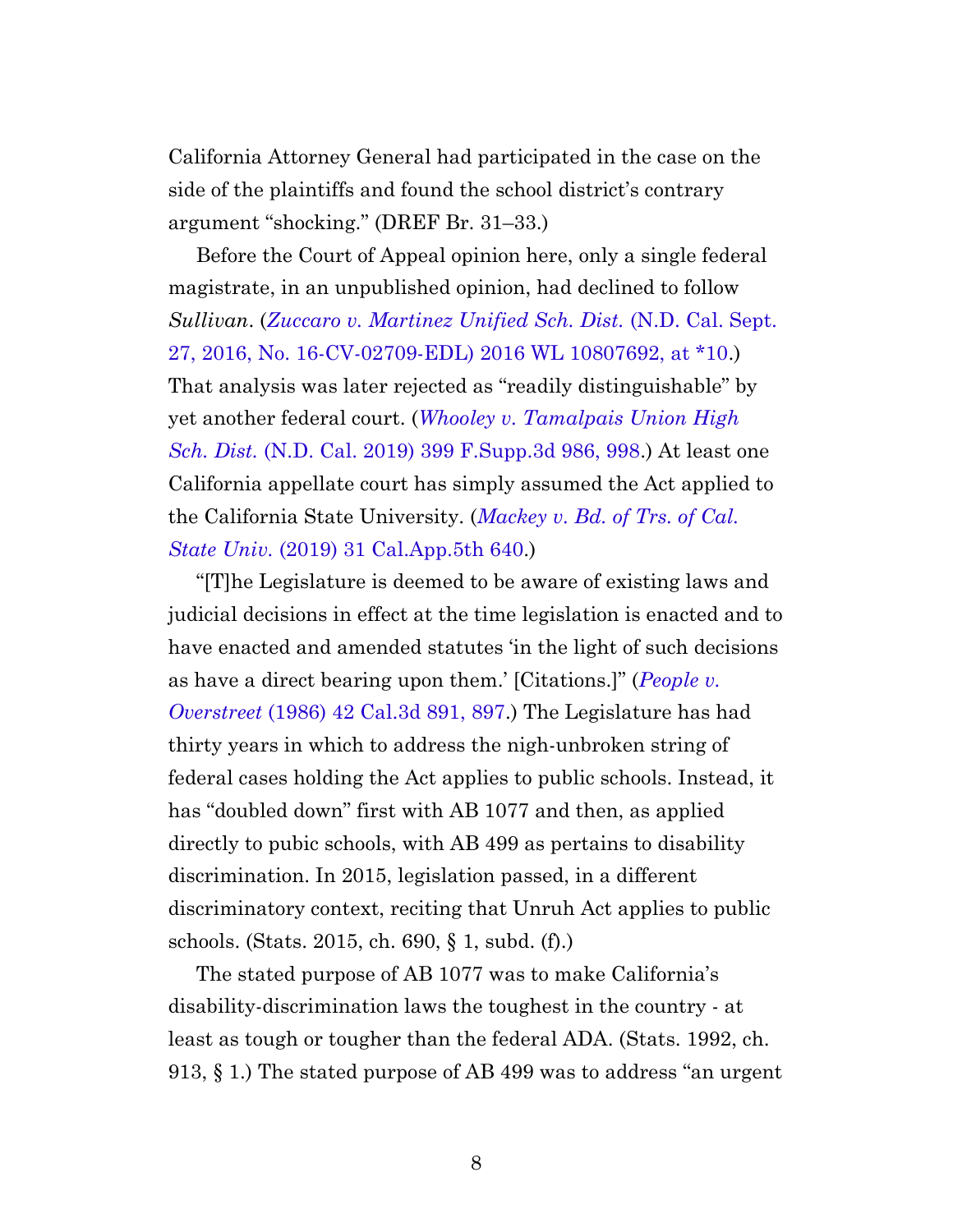need to prevent and respond to acts of hate violence and biasrelated incidents that are occurring at an increasing rate in California's public schools." (Stats. 1998, ch. 914, § 5, subd. (d)) and "to prohibit acts which are contrary to that policy and *to provide remedies* therefor." (*Id.* at § 7.) Those remedies included those found the Education Code and elsewhere, including the Unruh Act. (*Id.* at § 5, subd. (g).)

## **B. The public agency and public school interpretation of the Act is consistent with Brennon's interpretation. It applies to public schools.**

<span id="page-8-0"></span>Amicus American Civil Liberties Union points out that as recently 2017, the Attorney General issued an interpretive document supporting the application of the Act to public schools. (ACLU Br. 33.) The Fair Employment and Housing Commission has applied the Act to the University of California. (*Id.* at pp. 33–34 citing *[Dept. of Fair Emp.'t & Hous. v. Univ. of Calif.](https://www.westlaw.com/Document/Ib177b8c1d3bb11db8177e57198b88e43/View/FullText.html?transitionType=Default&contextData=(sc.Default)&VR=3.0&RS=cblt1.0) Berkeley* [\(Cal.F.E.H.C. Nov. 18, 1993\) 1993 WL 726830.](https://www.westlaw.com/Document/Ib177b8c1d3bb11db8177e57198b88e43/View/FullText.html?transitionType=Default&contextData=(sc.Default)&VR=3.0&RS=cblt1.0)) The Legislature has charged the Department of Fair Employment and Housing with enforcing the Act against local public agencies that violate it. ([Gov. Code, §](https://leginfo.legislature.ca.gov/faces/codes_displaySection.xhtml?sectionNum=11136.&lawCode=GOV) 11136.) Public school districts, responding to legislative directives, have promulgated guidelines and policies acknowledging the application of the Act to them. (ACLU Br. 35–36 and fns. 3, 4.)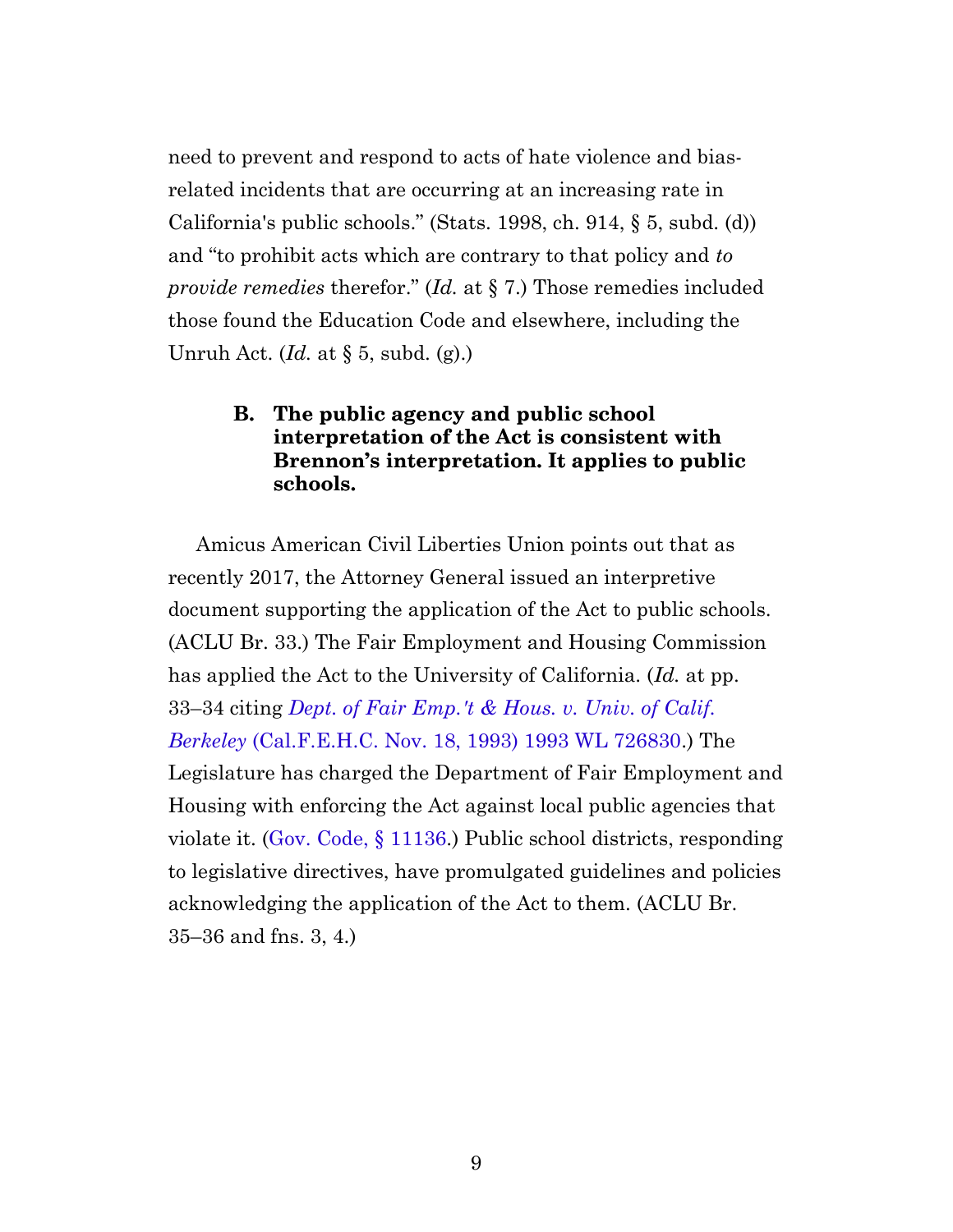### **C. Section 51 subdivision (f) may stand alone from the rest of the Act.**

<span id="page-9-0"></span>Amicus Consumer Attorneys of California urges the Court to view subdivision (f) as a stand-alone portion of the Act, untethered to the "business establishment" language of subdivision (b). (CAOC Br. 20–21.) The argument makes sense because subdivision (f) was added "stand-alone" as part of AB 1077. (Stats. 1992, ch. 914, § 3.) [Civil Code section 52, subdivision](https://leginfo.legislature.ca.gov/faces/codes_displaySection.xhtml?sectionNum=52.&lawCode=CIV) [\(a\)](https://leginfo.legislature.ca.gov/faces/codes_displaySection.xhtml?sectionNum=52.&lawCode=CIV) imposes liability for damages, penalties and attorney fees on "[w]hoever denies, aids or incites a denial, or makes any discrimination or distinction contrary to Section 51." Subdivision (f) makes a violation of the ADA "discrimination or distinction contrary to Section 51." CAOC's interpretation is consistent with the Legislature's purpose "to strengthen California law in areas where it is weaker than the Americans with Disabilities Act of 1990 (Public Law 101–336) and to retain California law when it provides more protection for individuals with disabilities than the Americans with Disabilities Act of 1990."

## <span id="page-9-1"></span>**II. The "too costly to schools" arguments of the District's amici cannot bear the weight of the contrary legislative enactments and policy statements.**

The Education Legal Alliance of the California School Boards and the Schools Insurance Authority argue section 52, subdivision (a)'s penalty ought not to apply to public schools because of the "severely underfunded" status of public schools who exist by constitutional mandate. (ELA Br. 18, SIA Br. 19.)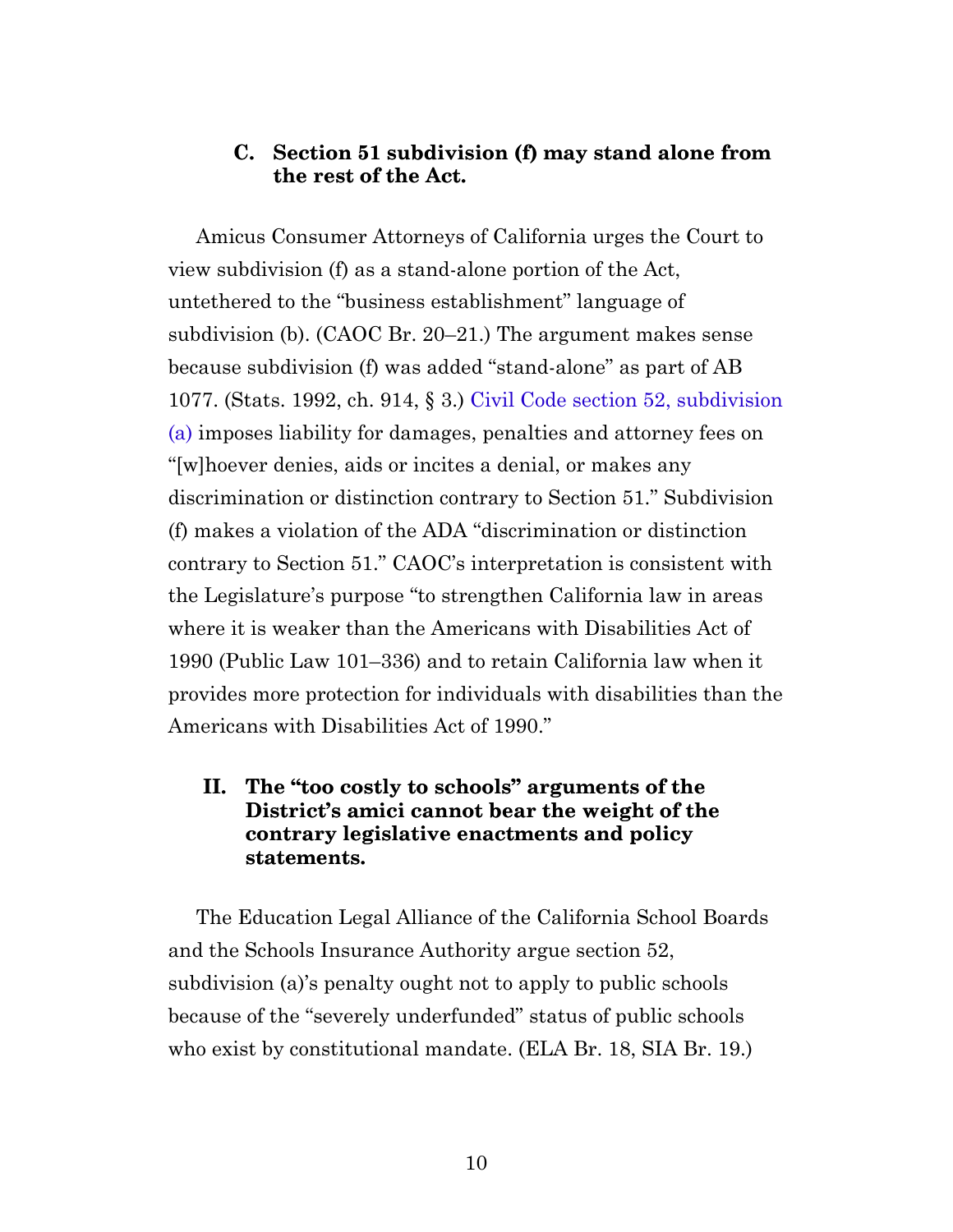But they acknowledge, as they must, "the state retains plenary power over public education . . . one of the state's most sovereign powers." (*[Wells v. One2One Learning Found.](https://casetext.com/case/wells-v-one2one-learning#p1195)* (2006) 39 Cal.4th [1164, 1195](https://casetext.com/case/wells-v-one2one-learning#p1195) *(Wells)*.) This means the Legislature remains free to waive the state's sovereign immunity and impose liability on public agencies notwithstanding the public education mandates. Amici do not point to any constitutional or statutory provision that *bars* the Legislature from imposing on public school the financial responsibility for disability discrimination. The Legislature's declared intent, written into the statutes themselves, is to stamp out disability discrimination and to impose stern penalties on those persons, public or private, who discriminate. (Stats. 1992, ch. 914, § 1, [Ed. Code, §§](https://leginfo.legislature.ca.gov/faces/codes_displaySection.xhtml?sectionNum=200.&lawCode=EDC) 200, [201.](https://leginfo.legislature.ca.gov/faces/codes_displaySection.xhtml?sectionNum=201.&lawCode=EDC))

ELA's extended argument about [Government Code section](https://leginfo.legislature.ca.gov/faces/codes_displaySection.xhtml?sectionNum=11135.&lawCode=GOV) [11135](https://leginfo.legislature.ca.gov/faces/codes_displaySection.xhtml?sectionNum=11135.&lawCode=GOV) as the exclusive authority for public entity liability makes no sense. AB 1077, the same legislation that added section 51, subdivision (f) (Stats. 1992, ch. 914, §§ 3, 18), amended [section](https://leginfo.legislature.ca.gov/faces/codes_displaySection.xhtml?sectionNum=11135.&lawCode=GOV) [11135](https://leginfo.legislature.ca.gov/faces/codes_displaySection.xhtml?sectionNum=11135.&lawCode=GOV) to apply Title II of the ADA to public agencies. [Section](https://leginfo.legislature.ca.gov/faces/codes_displaySection.xhtml?sectionNum=11135.&lawCode=GOV) [11135](https://leginfo.legislature.ca.gov/faces/codes_displaySection.xhtml?sectionNum=11135.&lawCode=GOV) is not self-executing. Direct relief is by way of loss of state funding or by an injunction. (§ [11136,](https://leginfo.legislature.ca.gov/faces/codes_displaySection.xhtml?sectionNum=11136.&lawCode=GOV) § [11139](https://leginfo.legislature.ca.gov/faces/codes_displaySection.xhtml?sectionNum=11139.&lawCode=GOV).) It is not part of the Government Claims Act, [Government Code sections](https://leginfo.legislature.ca.gov/faces/codes_displaySection.xhtml?sectionNum=810.&lawCode=GOV) [810–](https://leginfo.legislature.ca.gov/faces/codes_displaySection.xhtml?sectionNum=810.&lawCode=GOV)[998.3](https://leginfo.legislature.ca.gov/faces/codes_displaySection.xhtml?sectionNum=998.3.&lawCode=GOV).

[Section 11135](https://leginfo.legislature.ca.gov/faces/codes_displaySection.xhtml?sectionNum=11135.&lawCode=GOV) finds some of its teeth in [section 11136](https://leginfo.legislature.ca.gov/faces/codes_displaySection.xhtml?sectionNum=11136.&lawCode=GOV). As amended in 2016,² [section 11136](https://leginfo.legislature.ca.gov/faces/codes_displaySection.xhtml?sectionNum=11136.&lawCode=GOV) provides for loss-of-funding penalties to local public agencies who violate the Act.

Whenever a state agency that administers a program or activity that is funded directly by the state or

<span id="page-10-0"></span>² Stats. 2016, ch. 870, § 4.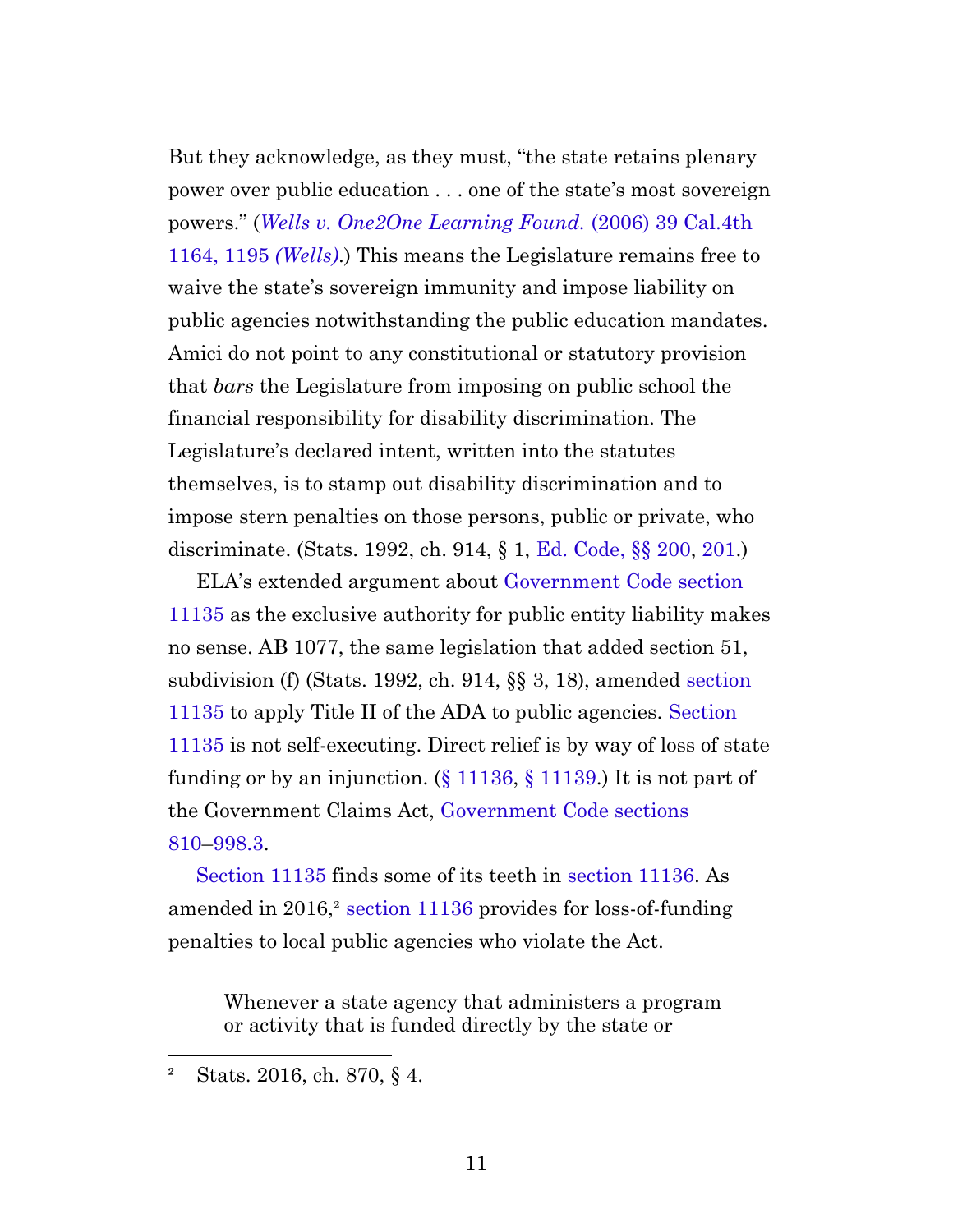receives any financial assistance from the state has reasonable cause to believe that a contractor, grantee, or *local agency* has violated the provisions of Section 11135, Part 2.8 (commencing with Section 12900) of this code, *Section 51*, 51.5, 51.7, 54, 54.1, or 54.2 *of the Civil Code*, or any regulation adopted to implement these sections or Article 1 (commencing with Section 12960) of Chapter 7 of this code, the head of the state agency, or his or her designee, shall notify the contractor, grantee, or *local agency* of such violation and shall submit a complaint detailing the alleged violations to the Department of Fair Employment and Housing for investigation and determination pursuant to Article 1 (commencing with Section 12960) of Chapter 7 of this code. (Emphasis added.)

[Section 11136](https://leginfo.legislature.ca.gov/faces/codes_displaySection.xhtml?sectionNum=11136.&lawCode=GOV) evinces the Legislature's intention that the Act apply to public agencies.

The Court has recognized the Legislature's intention to treat ADA-defined disability discrimination differently from other forms of discrimination proscribed by the Act.

The Legislature's intent in adding subdivision (f) was to provide disabled Californians injured by violations of the ADA with the remedies provided by section 52. A plaintiff who establishes a violation of the ADA, therefore, need not prove intentional discrimination in order to obtain damages under section 52.

#### (*Munson v. Del Taco, Inc.* [\(2009\) 46 Cal.4th 661, 665](https://casetext.com/case/munson-v-del-taco#p665) *(Munson)*.)

Although *Munson* arose in the context of a ADA Title III violation by a private business, the Court's conclusion was spoton as to all ADA violations. [Government Code section 11135](https://leginfo.legislature.ca.gov/faces/codes_displaySection.xhtml?sectionNum=11135.&lawCode=GOV) makes the ADA applicable to public entities. As one court noted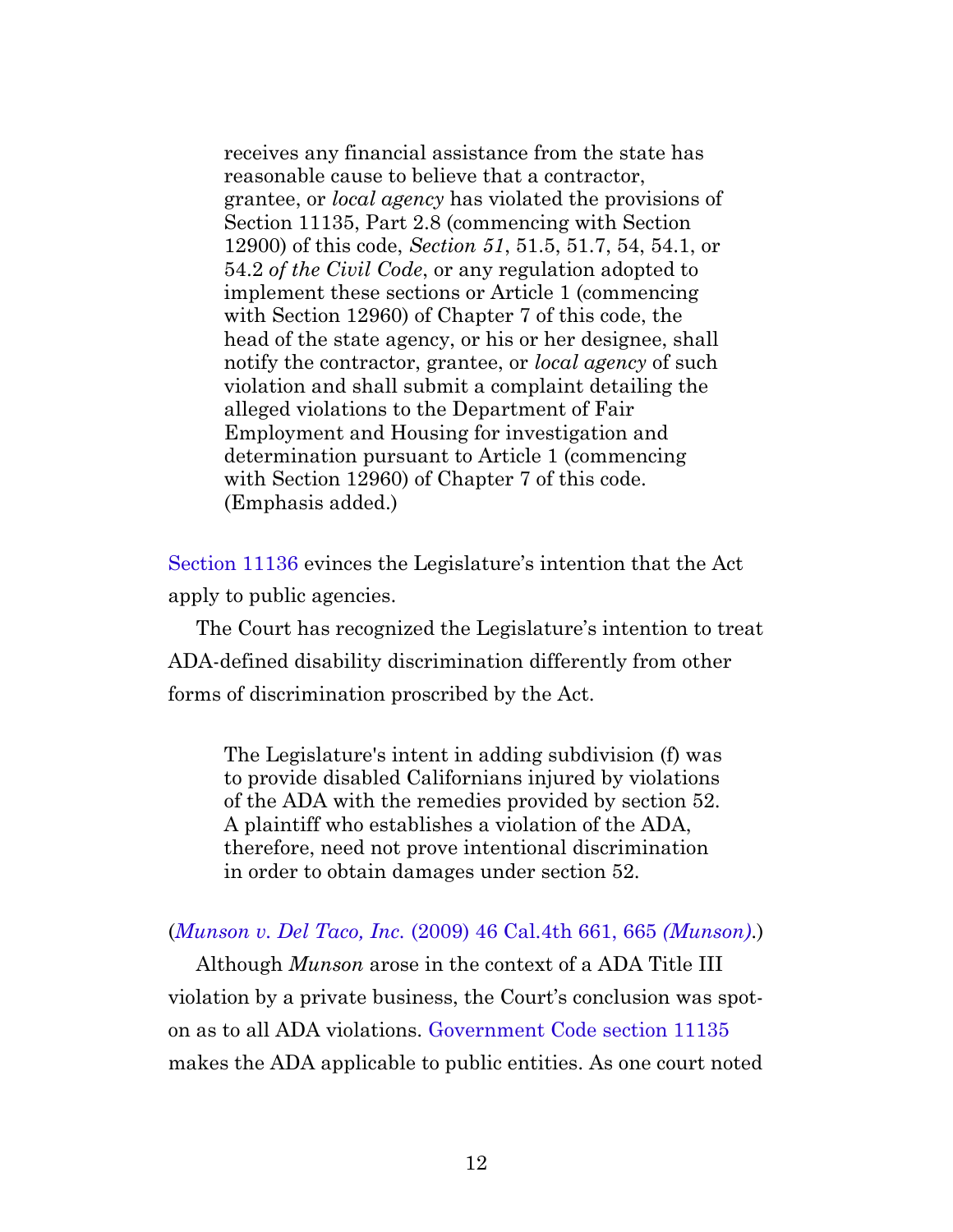recently addressing [section 11135](https://leginfo.legislature.ca.gov/faces/codes_displaySection.xhtml?sectionNum=11135.&lawCode=GOV) and [11136,](https://leginfo.legislature.ca.gov/faces/codes_displaySection.xhtml?sectionNum=11136.&lawCode=GOV) "[t]hese code sections are not only interrelated but are tied to other laws." (*Collins v. Thurmond* [\(2019\) 41 Cal.App.5th 879, 903](https://casetext.com/case/collins-v-thurmond-1#p903) (noting the interplay between [Gov. Code, §§](https://leginfo.legislature.ca.gov/faces/codes_displaySection.xhtml?sectionNum=11135.&lawCode=GOV) 11135–11139, [12390](https://leginfo.legislature.ca.gov/faces/codes_displaySection.xhtml?sectionNum=12390.&lawCode=GOV) and [Ed.](https://leginfo.legislature.ca.gov/faces/codes_displaySection.xhtml?sectionNum=200.&lawCode=EDC) [Code, §](https://leginfo.legislature.ca.gov/faces/codes_displaySection.xhtml?sectionNum=200.&lawCode=EDC) 200.)

The statutes amended or added by AB 1077 and AB 499 are *in pari materia*, "of the same matter" or "on the same matter." (*[Altaville Drug Store, Inc. v. Emp.'t Dev. Dep't](https://casetext.com/case/altaville-drug-store-v-employment-development-dept#p236)* (1988) 44 Cal.3d [231, 236, fn. 4.](https://casetext.com/case/altaville-drug-store-v-employment-development-dept#p236)) As such, they must be interpreted together. (*Walker v. Superior Court* [\(1988\) 47 Cal.3d 112, 124, fn. 4.](https://casetext.com/case/walker-v-superior-court#p124))

[A] statute is not to be read in isolation; it must be construed with related statutes and considered in the context of the statutory framework as a whole. [Citation.] A court must determine whether the literal meaning of a statute comports with its purpose or whether such a construction of one provision is consistent with other related provisions.

#### (*Hicks v. E.T. Legg & Assocs.* [\(2001\) 89 Cal.App.4th 496, 505.](https://casetext.com/case/hicks-v-et-legg-associates#p505))

By cross-referencing the Act with the Education Code, the Government Code and the ADA, Legislature manifest its intentions to provide victims of disability discrimination with robust, enhanced remedies in all walks of life, including in public schools.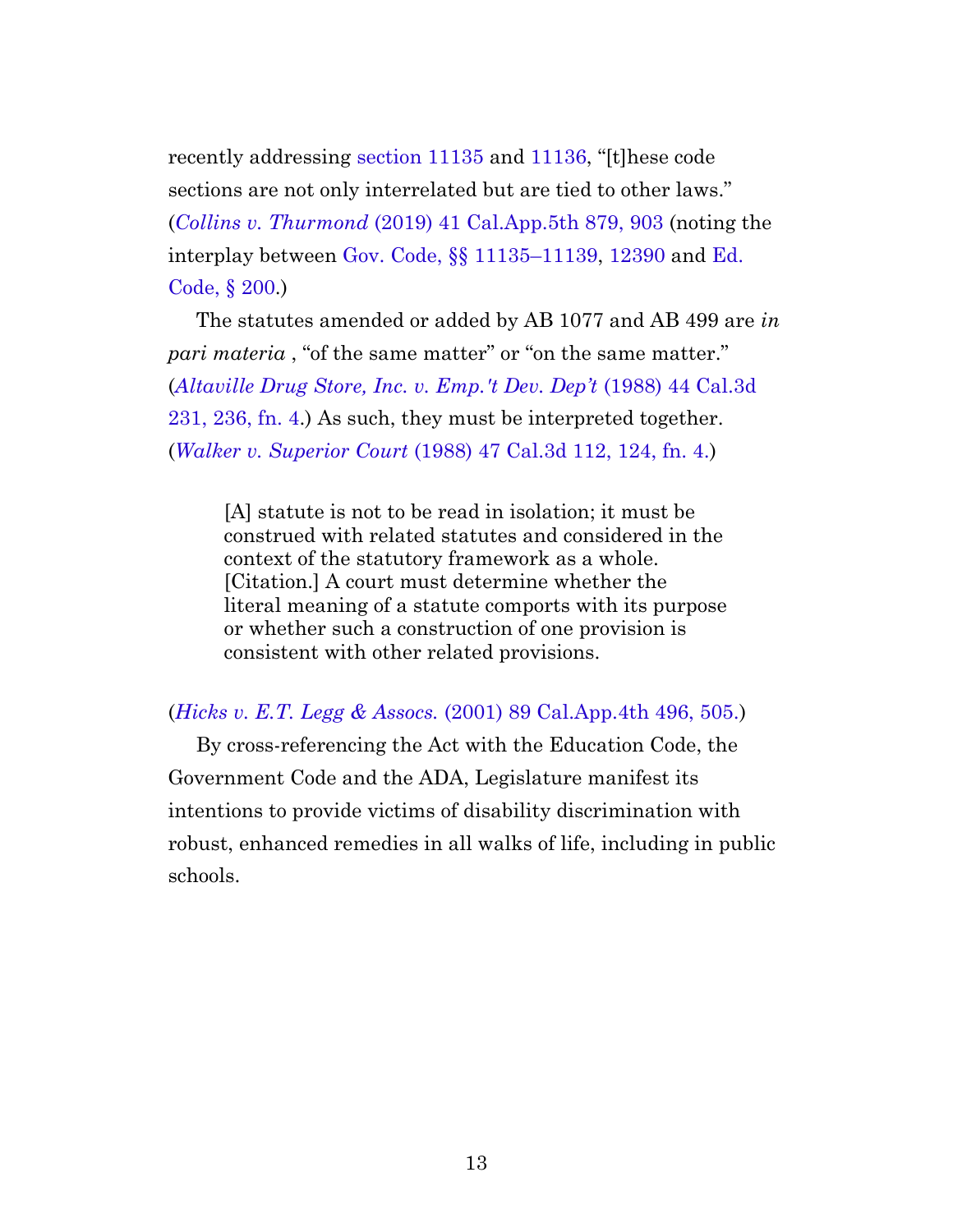## <span id="page-13-0"></span>**III. Section 52, subdivision (a)'s penalties are not "punitive damages" within the meaning of Government Code section 818.**

Amicus Schools Insurance Authority argues the provision in for penalty damages<sup>3</sup> amounts to punitive damages and cannot be recovered from a public entity under [Government Code section](https://leginfo.legislature.ca.gov/faces/codes_displaySection.xhtml?sectionNum=818.&lawCode=GOV) [818.](https://leginfo.legislature.ca.gov/faces/codes_displaySection.xhtml?sectionNum=818.&lawCode=GOV) It attempts to distinguish *[Kiser v. Cnty. of San Mateo](https://casetext.com/case/kizer-v-county-of-san-mateo)* (1991) [53 Cal.3d 139](https://casetext.com/case/kizer-v-county-of-san-mateo). And it makes a wrong-headed argument that the provision for punitive damages in [section 52, subdivision \(b\)](https://leginfo.legislature.ca.gov/faces/codes_displaySection.xhtml?sectionNum=52.&lawCode=CIV), means the provisions in subdivision (a) are punitive damages.

The Insurance Authority's argument fails to account for the fact that the Court has deemed violations of the Unruh Act and its predecessors "per se injurious." (*[Koire v. Metro Car Wash](https://casetext.com/case/koire-v-metro-car-wash#p33)* [\(1985\) 40 Cal.3d 24, 33](https://casetext.com/case/koire-v-metro-car-wash#p33).) Interpreting the 1923 version of sections 51–54,⁴ the Court characterized the "additional" damages recoverable (then \$100 ) as "unquestionably a penalty which the law imposes." (*[Orloff v. Los Angeles Turf Club](https://casetext.com/case/orloff-v-los-angeles-turf-club-2#p115)* (1947) 30 Cal.2d [110, 115.](https://casetext.com/case/orloff-v-los-angeles-turf-club-2#p115)) They are recoverable without proof of intentional misconduct. (*[Ibid.](https://casetext.com/case/orloff-v-los-angeles-turf-club-2#p115)*, accord *Munson*, *supra*[, 46 Cal.4th at p. 665](https://casetext.com/case/munson-v-del-taco#p665).) Intentional misconduct is the *sine qua non* of punitive damages. [\(Civ. Code, §](https://leginfo.legislature.ca.gov/faces/codes_displaySection.xhtml?sectionNum=3294.&lawCode=CIV) 3294.)

³ "[U]p to a maximum of three times the amount of actual damage but in no case less than four thousand dollars (\$4,000)."

⁴ "Any person who is refused admission to any place of amusement contrary to the provisions of the last preceding section, is entitled to recover from the proprietor, lessee, or their agents, or from any such person, corporation, or association, or the directors thereof, his actual damages, and one hundred dollars in addition thereto." ( Former Civ.Code § 54.)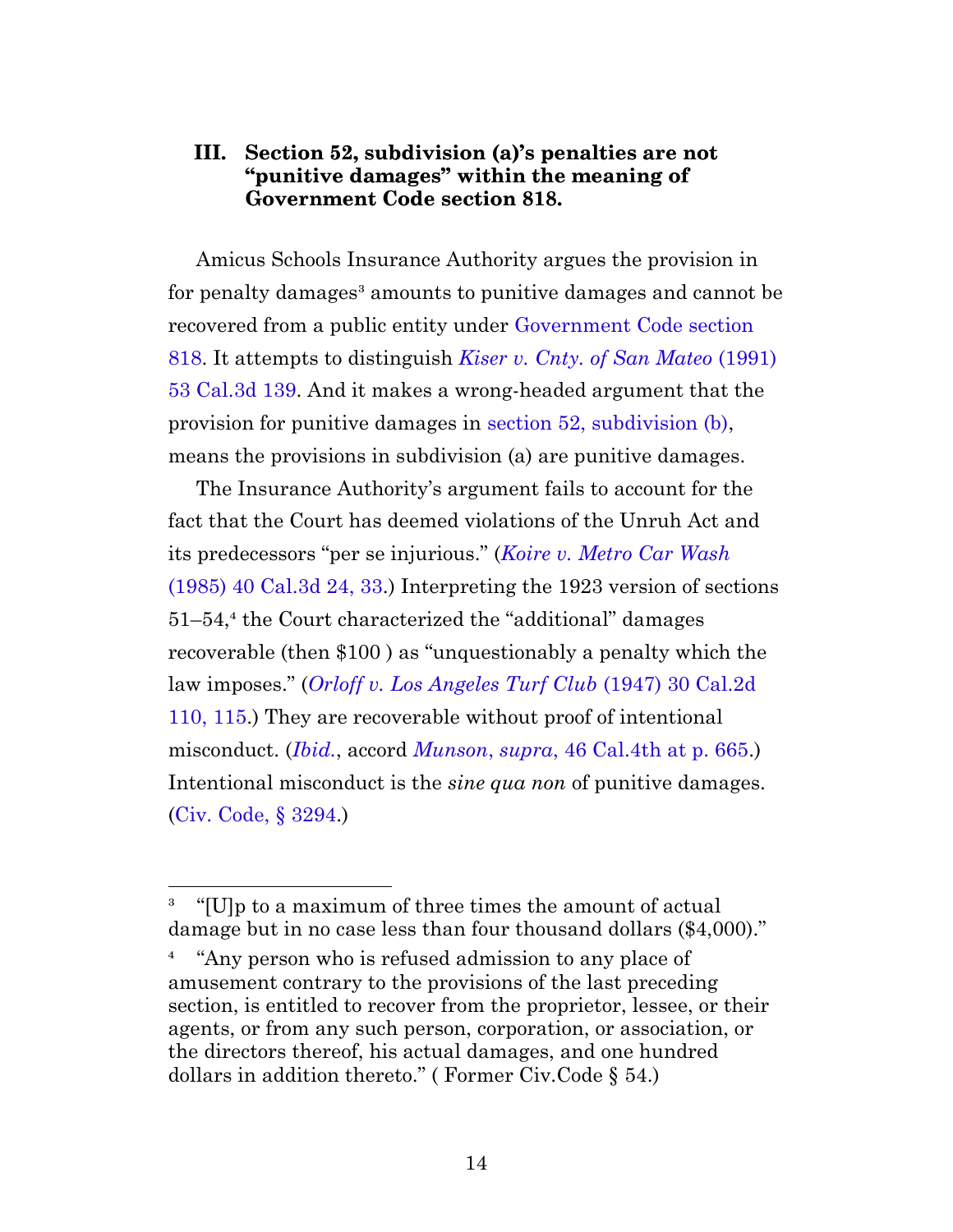Insurance Authority's argument that subdivision (b)'s express provisions for punitive damages renders subdivision (a)'s provision for additional damages "up to a maximum of three times the amount of actual damage but in no case less than four thousand dollars (\$4,000)" also punitive damages simply makes no sense. Subdivision (b) refers to [Civil Code section 51.7](https://leginfo.legislature.ca.gov/faces/codes_displaySection.xhtml?sectionNum=51.7.&lawCode=CIV) and [51.9](https://leginfo.legislature.ca.gov/faces/codes_displaySection.xhtml?sectionNum=51.9.&lawCode=CIV), which are not part of the Unruh Act. [Section 51.7](https://leginfo.legislature.ca.gov/faces/codes_displaySection.xhtml?sectionNum=51.7.&lawCode=CIV) is "part of the Ralph Civil Rights Act of 1976, in Chapter 1293 of the Statutes of 1976." (§ [51.7, subd. \(e\)](https://leginfo.legislature.ca.gov/faces/codes_displaySection.xhtml?sectionNum=51.7.&lawCode=CIV).) [Section 51.9](https://leginfo.legislature.ca.gov/faces/codes_displaySection.xhtml?sectionNum=51.9.&lawCode=CIV) (addressing gender discrimination) was not enacted until 1994 and expressly references [section 52, subdivision \(b\)](https://leginfo.legislature.ca.gov/faces/codes_displaySection.xhtml?sectionNum=52.&lawCode=CIV). (Civ. Code, § [51.9, subd. \(b\),](https://leginfo.legislature.ca.gov/faces/codes_displaySection.xhtml?sectionNum=51.9.&lawCode=CIV) Stats.1994, ch. 710, § 2.)

<span id="page-14-1"></span>Moreover, the incorporation of the ADA into the Unruh Act is found in section [51 \(f\).](https://leginfo.legislature.ca.gov/faces/codes_displaySection.xhtml?sectionNum=51.&lawCode=CIV) [Section 52, subdivision \(a\)](https://leginfo.legislature.ca.gov/faces/codes_displaySection.xhtml?sectionNum=52.&lawCode=CIV) applies to "[w]hoever denies, aids or incites a denial, or makes any discrimination or distinction contrary to Section 51 . . . ." If the Legislature wanted to make punitive damages available to a victim of [section 51](https://leginfo.legislature.ca.gov/faces/codes_displaySection.xhtml?sectionNum=51.&lawCode=CIV) discrimination, it would have done so. Instead it created a remedy of actual damages, minimum penalty damages and attorney fees.

#### **CONCLUSION**

<span id="page-14-0"></span>The Legislature's 30-year, disability-discrimination oeuvre leaves little question that it intended and has continued to intend California have the strongest anti-discrimination laws in the country. Disability discrimination is pernicious. Its victims, such as Brennon, are the least able to protect themselves.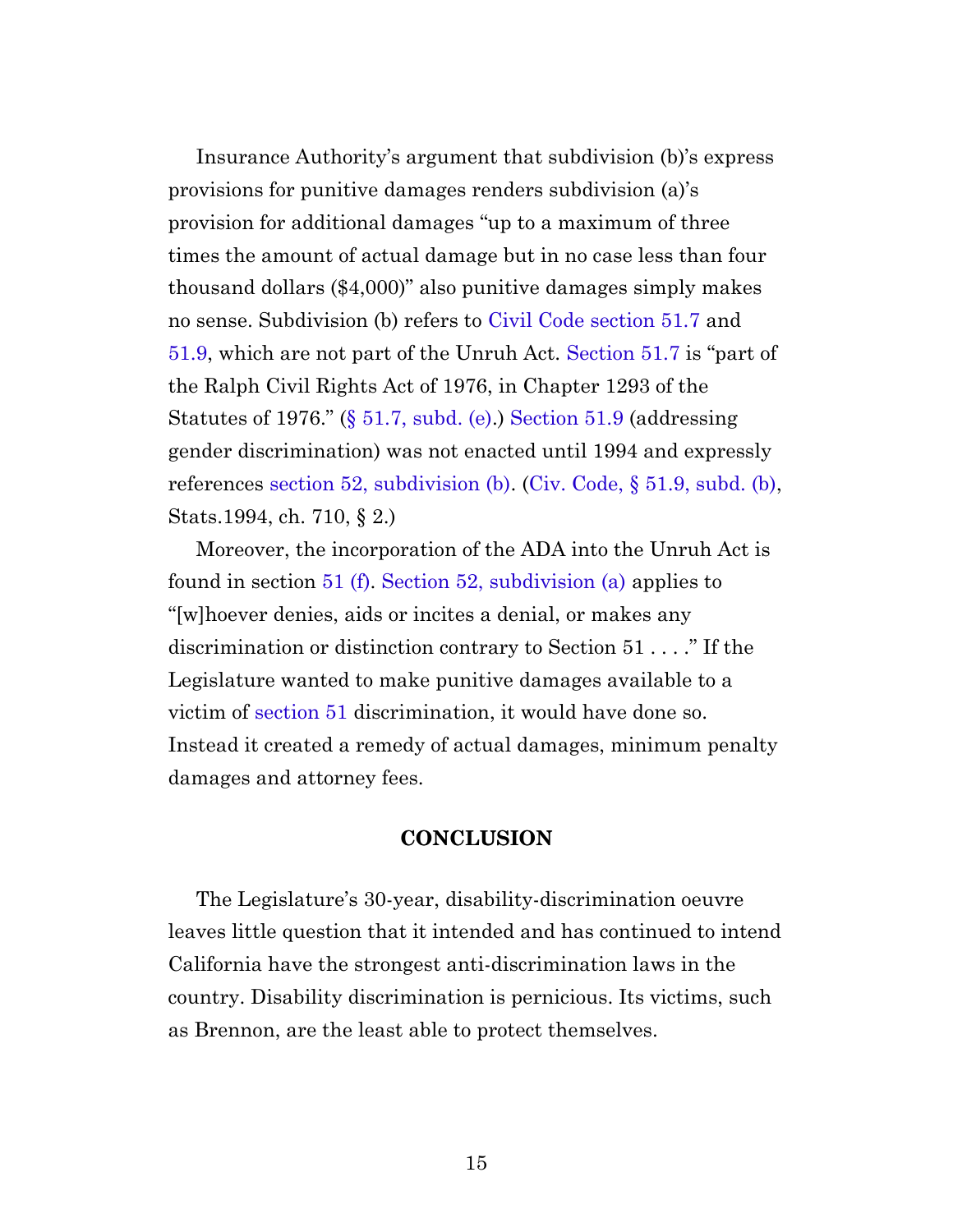Implicit in statutes providing for awards of attorney fees in cases that vindicate important rights affecting the public interest "is the recognition that without some mechanism authorizing the award of attorney fees, private actions to enforce important public policies will as a practical matter frequently be infeasible."<sup>5</sup> Those important public policies affected here include the state's overarching policy against discrimination in any form<sup> $\epsilon$ </sup> and the "fundamental public policy favoring measures to ensure the safety of California's public school students."<sup>7</sup>

⁵ *Serrano v. Unruh* [\(1982\) 32 Cal.3d 621, 632](https://casetext.com/case/serrano-v-unruh#p632).

<sup>&</sup>lt;sup>6</sup> E.g. "Discrimination on the basis of race or color is contrary to the public policy of the United States and of this state. Although the antidiscrimination provisions of the federal Constitution relate to state rather than private action, they nevertheless evidence a definite national policy against discrimination." (*[Burks v. Poppy Const. Co.](https://casetext.com/case/burks-v-poppy-construction-co#p471)* (1962) 57 Cal.2d 463, 471.

⁷ *[C.A. v. William S. Hart Union High Sch. Dist.](https://casetext.com/case/ca-v-william-s-hart-union-high-sch-dist#p870)* (2012) 53 [Cal.4th 861, 870 fn. 3](https://casetext.com/case/ca-v-william-s-hart-union-high-sch-dist#p870), citing [Cal. Const., art. I, §](https://leginfo.legislature.ca.gov/faces/codes_displaySection.xhtml?lawCode=CONS§ionNum=SEC.%2028.&article=I) 28, (a)(7).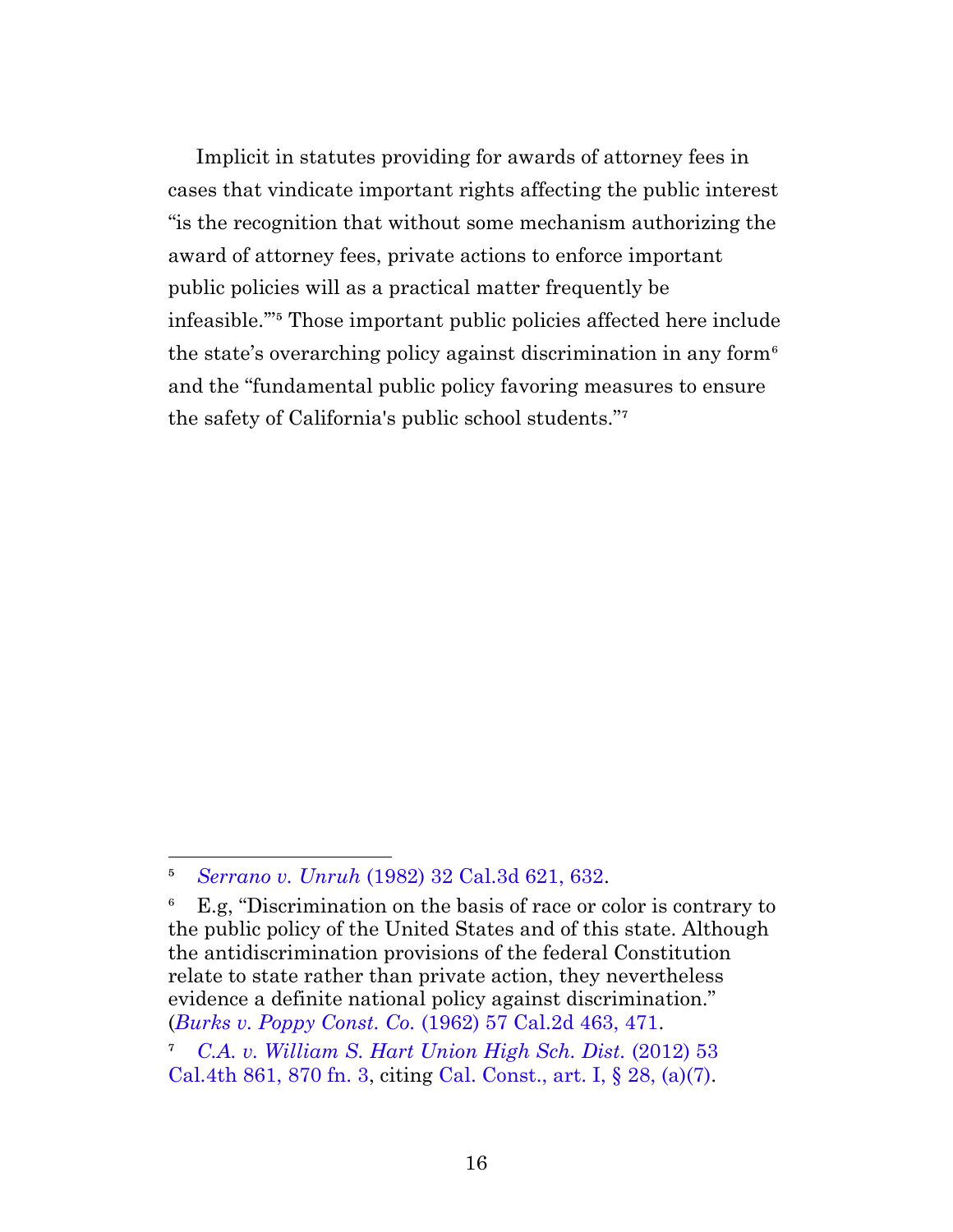Little wonder that the Legislature made a violation of the ADA a violation of the Act, that it made ADA Title II applicable to all public agencies and then amended the Education Code to eliminate any doubt of the Act applicability to public schools. The only reasonable interpretation of the Act, AB 1077 and AB 499 is that the [Civil Code section 52, subdivision \(a\)'](https://leginfo.legislature.ca.gov/faces/codes_displaySection.xhtml?sectionNum=52.&lawCode=CIV)s remedies are available to victims of disability discrimination in public schools. The Court should so hold.

Respectfully submitted,

Dated: November 15, 2021 By: /s/ Alan Charles Dell'Ario

Attorney for Petitioner Brennon B.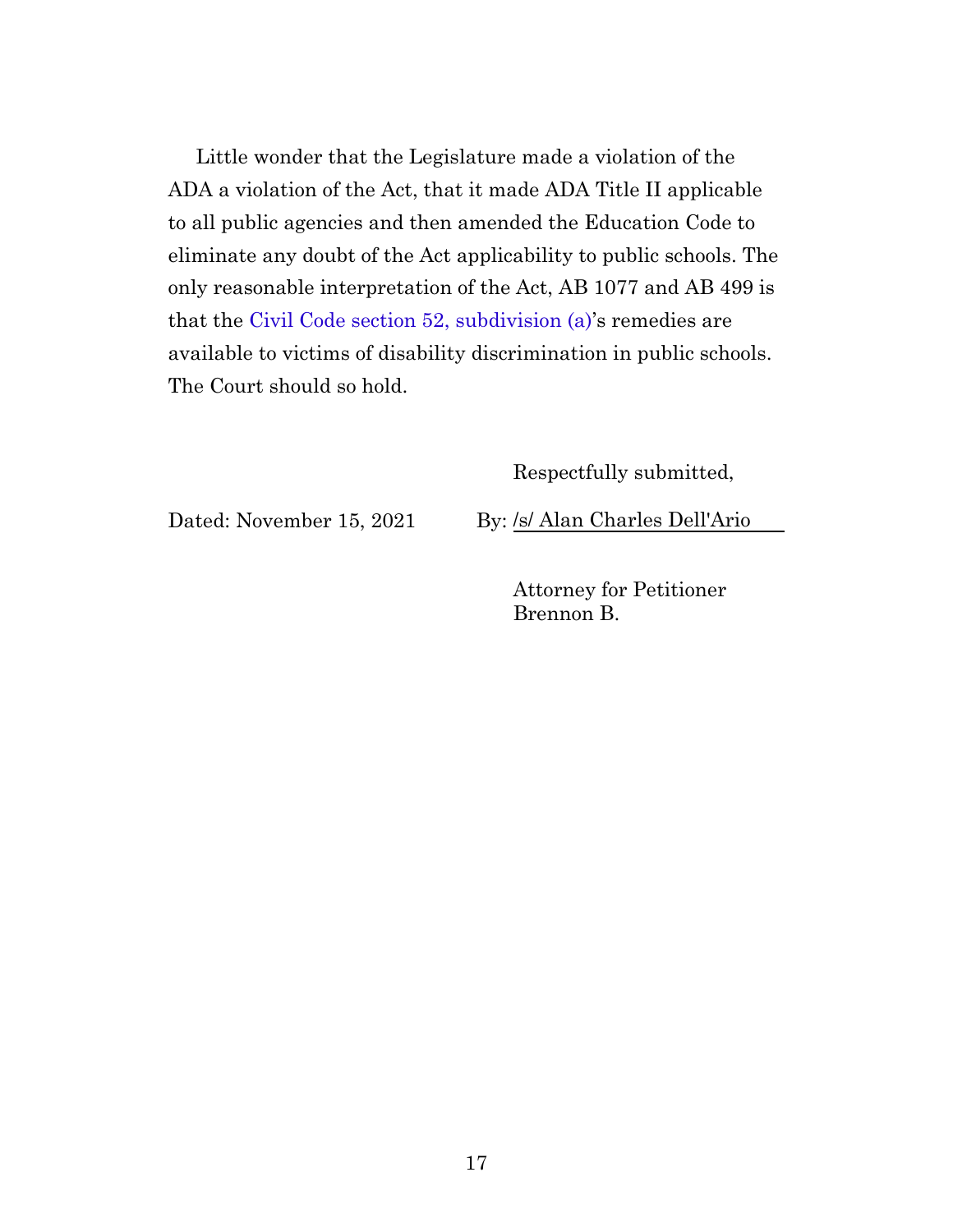## **CERTIFICATE OF COMPLIANCE**

<span id="page-17-0"></span>This brief is set using **13-pt Century Schoolbook**. According to TypeLaw.com, the computer program used to prepare this brief, this brief contains **2,648** words, excluding the cover, tables, signature block, and this certificate.

The undersigned certifies that this brief complies with the form requirements set by California Rules of Court, rule 8.204(b) and contains fewer words than permitted by rule 8.520(c) or by Order of this Court.

Dated: November 15, 2021 By: /s/ Alan Charles Dell'Ario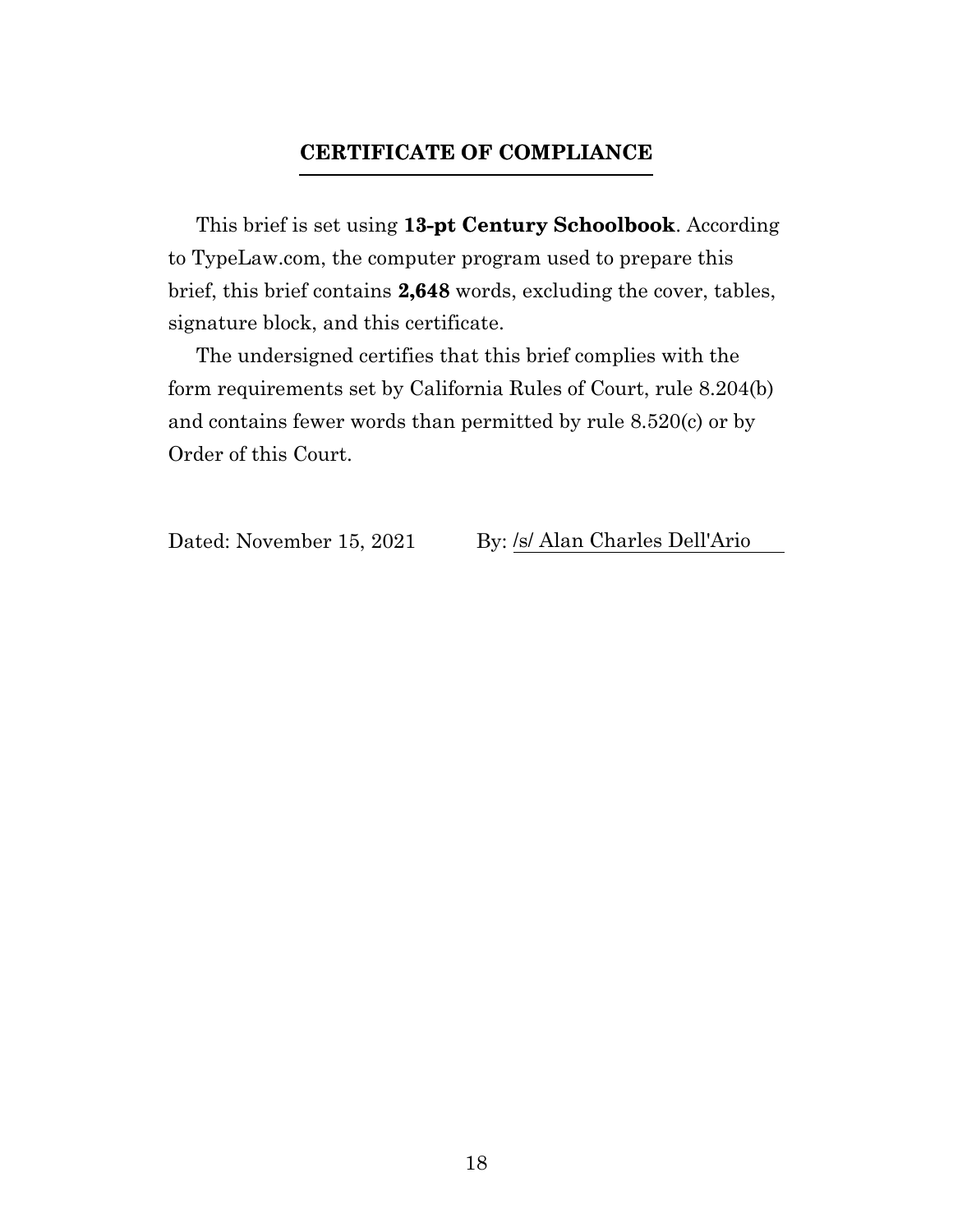## **PROOF OF SERVICE**

I declare:

<span id="page-18-0"></span>At the time of service I was at least 18 years of age and not a party to this legal action. My business address is PO BOX 359, Napa, CA 94559-0359, Napa, CA 94559-0359. I served document(s) described as Answer to Amicus Curiae Brief as follows:

### *By U.S. Mail*

On November 15, 2021, I enclosed a copy of the document(s) identified above in an envelope and deposited the sealed envelope(s) with the US Postal Service with the postage fully prepaid, addressed as follows:

Contra Costa County County Superior Court 1020 Ward Street Martinez, CA, 94553 (for Hon. Charles Treat)

Solicitor General of California 1515 Clay St. Oakland, CA 94612 (for Attorney General of California)

I am a resident of or employed in the county where the mailing occurred (Napa, CA).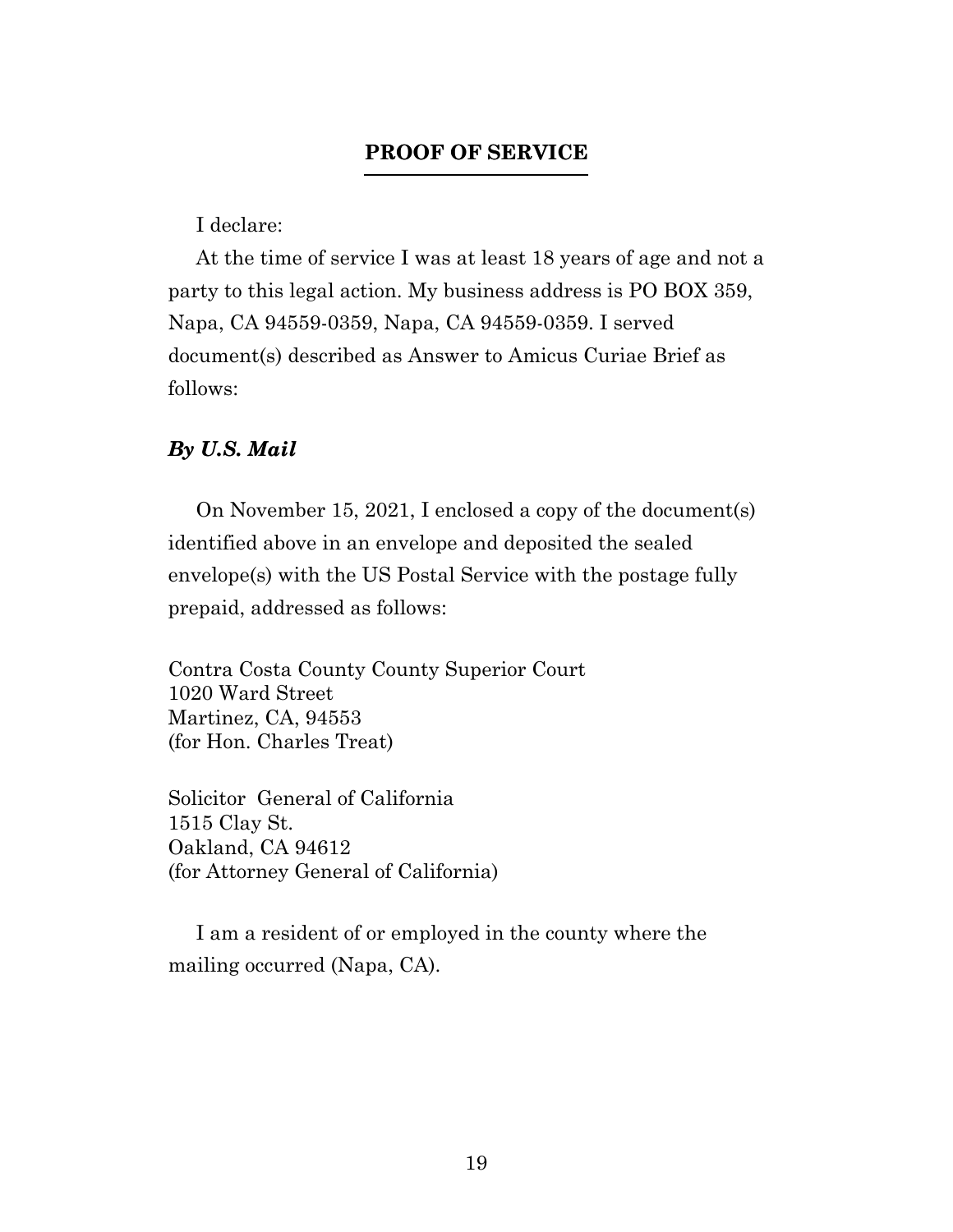I declare under penalty of perjury under the laws of the State of California that the foregoing is true and correct.

Dated: November 15, 2021 By: /s/ Alan Charles Dell'Ario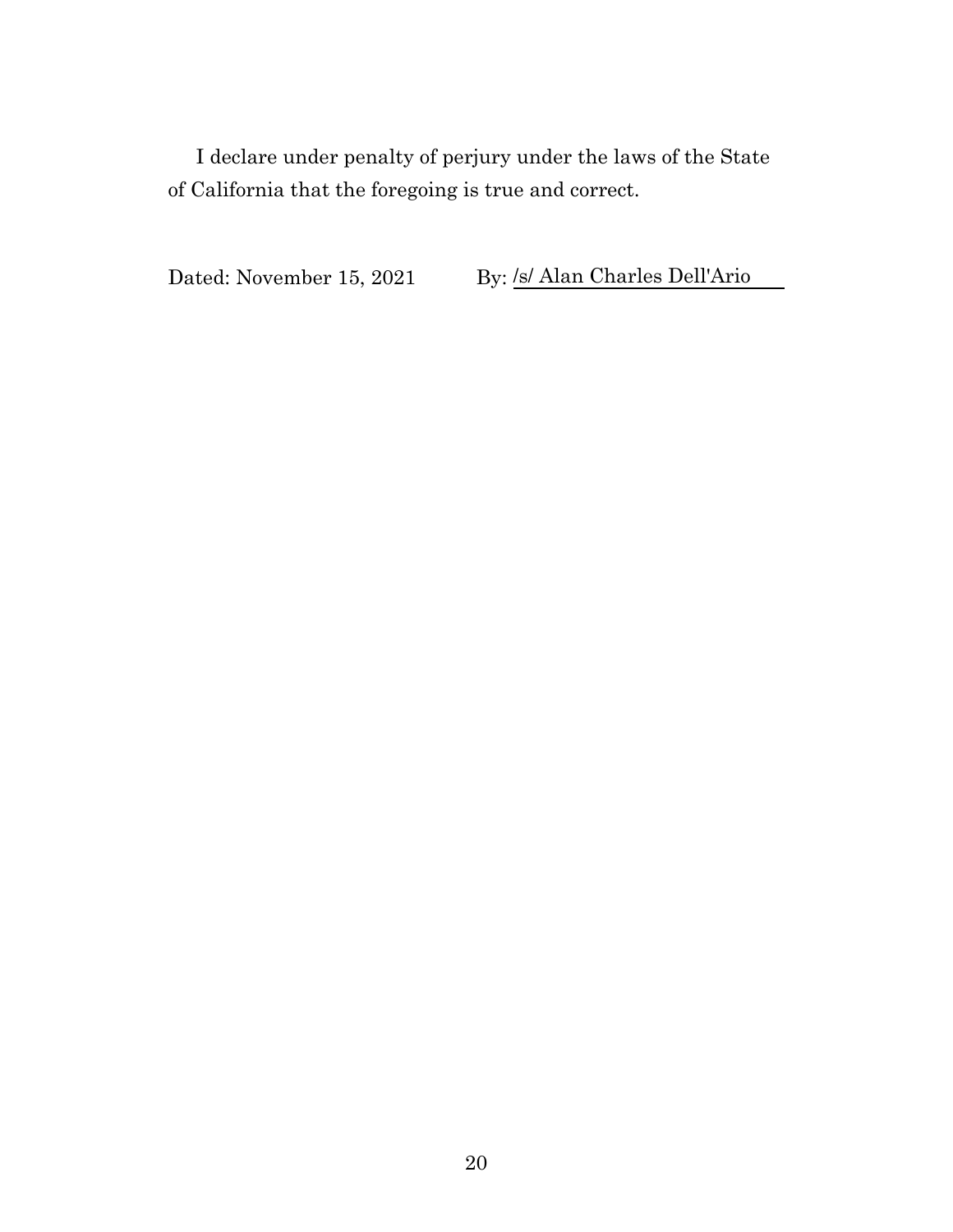#### **STATE OF CALIFORNIA**

Supreme Court of California

## *PROOF OF SERVICE*

## **STATE OF CALIFORNIA**

Supreme Court of California

#### Case Name:**B. (BRENNON) v. S.C. (WEST CONTRA COSTA UNIFIED SCHOOL DISTRICT)**

Case Number:**S266254**

Lower Court Case Number:**A157026**

- 1. At the time of service I was at least 18 years of age and not a party to this legal action.
- 2. My email address used to e-serve: **charles@dellario.org**
- 3. I served by email a copy of the following document(s) indicated below:

Title(s) of papers e-served:

| <b>Filing</b>        | Title                                                                               |
|----------------------|-------------------------------------------------------------------------------------|
| $T_{\rm T}$ $\Omega$ | Document                                                                            |
| -                    |                                                                                     |
| <b>BRIEF</b>         | IS<br>$\Lambda$ $\blacksquare$<br>rennon.<br>'bb.<br>¬д<br>$\overline{\phantom{a}}$ |

Service Recipients:

| <b>Person Served</b>                                                                         | <b>Email Address</b>                 | <b>Type</b> | Date /<br><b>Time</b>             |
|----------------------------------------------------------------------------------------------|--------------------------------------|-------------|-----------------------------------|
| Douglas Collodel<br>Clyde & Co US LLP<br>112797                                              | douglas.collodel@clydeco.us          | e-          | 11/15/2021<br>Serve 6:28:42<br>PM |
| Sharon Arkin<br>The Arkin Law Firm<br>154858                                                 | sarkin@arkinlawfirm.com              | le-         | 11/15/2021<br>Serve 6:28:42<br>PM |
| Linda Kilb<br>Disability Rights Education & Defense Fund<br>136101                           | lkilb@dredf.org                      | le-         | 11/15/2021<br>Serve 6:28:42<br>PM |
| Melissa Deleon<br>ACLU Foundation of San Diego & Imperial                                    | mdeleon@aclusandiego.org             | le-         | 11/15/2021<br>Serve 6:28:42<br>PM |
| Angelo McCabe<br>Clyde & Co US LLP                                                           | angelo.mccabe@clydeco.us             | le-         | 11/15/2021<br>Serve 6:28:42<br>PM |
| Brandon Greene<br>American Civil Liberties Union Foundation of Northern California<br>293783 | $\beta$ bgreene@aclunc.org           | le-         | 11/15/2021<br>Serve 6:28:42<br>PM |
| Micha Liberty<br>Liberty Law Office                                                          | $micha@$ libertylaw.com              | le-         | 11/15/2021<br>Servel6:28:42<br>PM |
| Claudia Center<br>Disability Rights Education & Defense Fund<br>158255                       | center@dredf.org                     | e-          | 11/15/2021<br>Serve 6:28:42<br>PM |
| Madison Simmons<br>Matheny Sears Linkert & Jaime<br>292185                                   | $ $ msimmons@mathenysears.com $ $ e- |             | 11/15/2021<br>Serve 6:28:42<br>PM |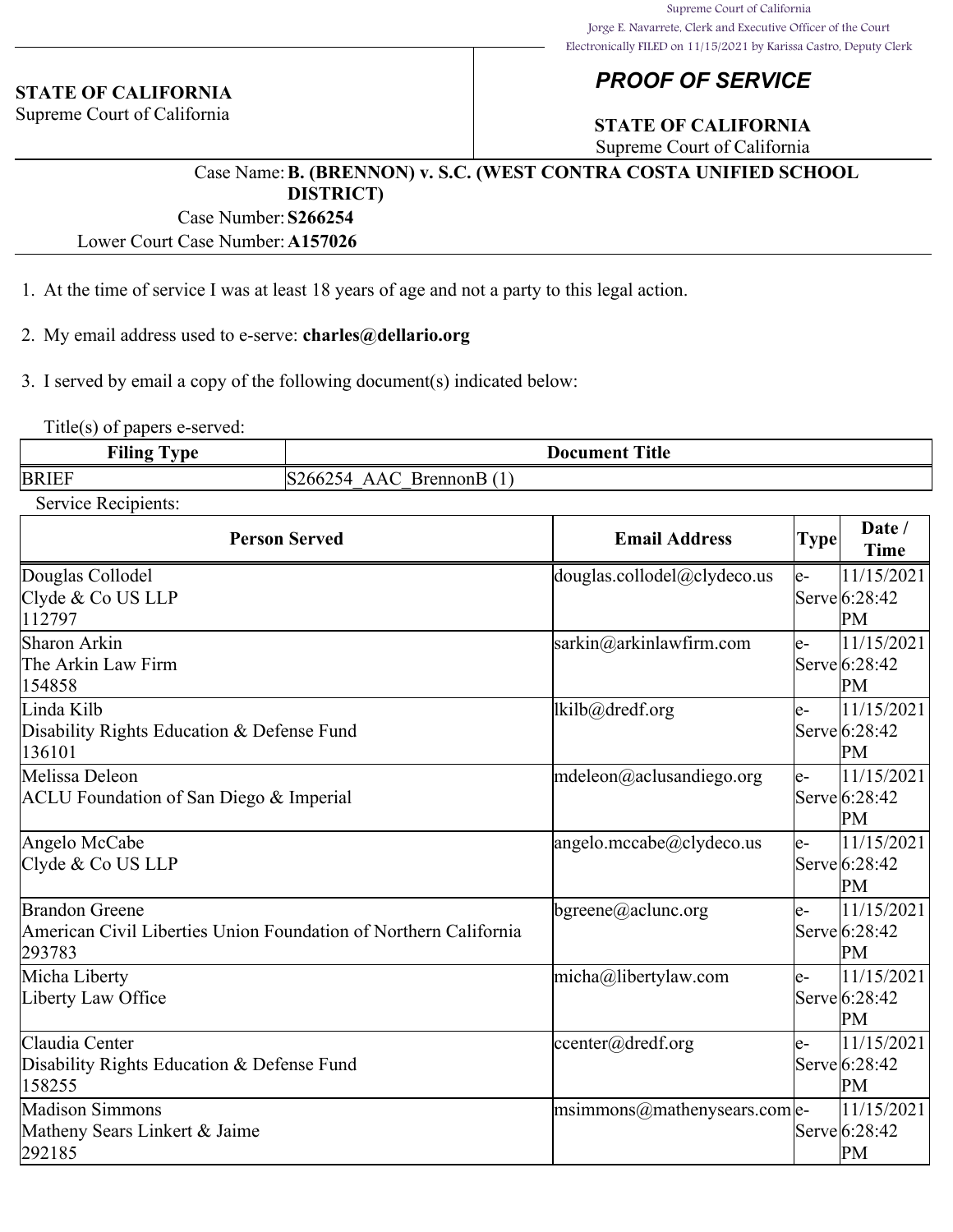| Camille Banks<br>Dannis Woliver Kelley                                        | cbanks@dwkesq.com                                | 11/15/2021<br>le-<br>Serve 6:28:42<br>PМ    |
|-------------------------------------------------------------------------------|--------------------------------------------------|---------------------------------------------|
| David Nahmias<br>Impact Fund<br>324097                                        | dnahmias@impactfund.org                          | 11/15/2021<br>e-<br>Serve 6:28:42<br>PМ     |
| Ana Najera Mendoza<br><b>ACLU</b> Foundation of Southern California<br>301598 | $A$ Mendoza $\omega$ aclusocal.org               | 11/15/2021<br>e-<br>Serve 6:28:42<br>PM     |
| Ila Friend<br>Dannis Woliver Kelley                                           | ifriend@dwkesq.com                               | 11/15/2021<br>e-<br>Serve 6:28:42<br>PM     |
| <b>Frank Nunes</b><br>Law Offices of Frank M. Nunes, Inc.                     | $info(\omega)$ nuneslaw.com                      | 11/15/2021<br>$e-$<br>Serve 6:28:42<br>PM   |
| Jinny Kim<br>Legal Aid at Work<br>208953                                      | $\lim_{\omega}$ ikim $\omega$ legalaidatwork.org | 11/15/2021<br>e-<br>Serve 6:28:42<br>PМ     |
| Sue Evans<br>Dannis Woliver Kelley                                            | sevans@mdblaw.com                                | 11/15/2021<br>$e-$<br>Serve $6:28:42$<br>PМ |
| William Ash<br>Dannis Woliver Kelley<br>324122                                | wash@dwkesq.com                                  | 11/15/2021<br>e-<br>Serve 6:28:42<br>PM     |
| Cody Lee Saal<br>Edrington, Schirmer & Murphy LLP<br>286041                   | $\text{Csaal@esmlawfirm.com}$                    | 11/15/2021<br>le-<br>Serve 6:28:42<br>PМ    |
| David Obrand<br>Dannis Woliver Kelley<br>293657                               | dobrand@dwkesq.com                               | 11/15/2021<br>e-<br>Serve 6:28:42<br>PM     |
| Marelyn Garcia<br><b>ACLU</b> of Southern California                          | mgarcia@aclusocal.org                            | 11/15/2021<br>e-<br>Serve 6:28:42<br>PM     |
| Keith Bray<br>California School Baords Association                            | kbray@csba.org                                   | 11/15/2021<br>$e-$<br>Serve 6:28:42<br>PM   |
| Shanti Friend<br>Dannis Woliver Kelley                                        | sfriend@dwkesq.com                               | 11/15/2021<br>e-<br>Serve 6:28:42<br>PM     |
| Sue Ann Evans<br>Dannis Woliver Kelley<br>151562                              | sevans@dwkesq.com                                | 11/15/2021<br>e-<br>Serve 6:28:42<br>PM     |
| Alan Dell'ario<br>Attorney at Law<br>60955                                    | charles@dellario.org                             | 11/15/2021<br>e-<br>Serve 6:28:42<br>PM     |
| <b>Alison Beanum</b><br>Clyde & Co US LLP                                     | alison.beanum@clydeco.us                         | 11/15/2021<br>e-<br>Serve 6:28:42<br>PM     |
| Susan Henderson<br>Disability Rights Education & Defense Fund                 | shenderson@dredf.org                             | 11/15/2021<br>$e-$<br>Serve 6:28:42<br>PM   |